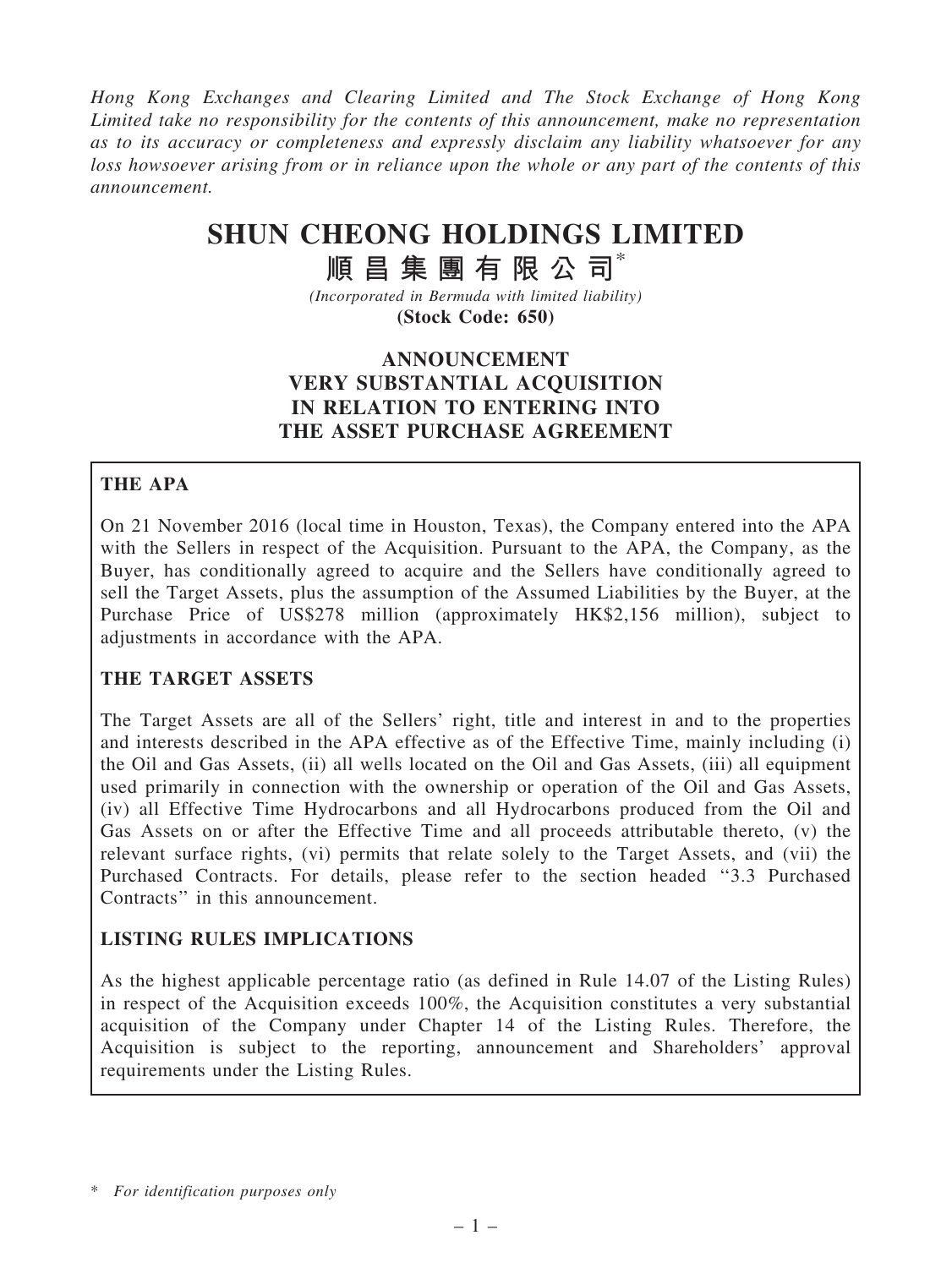## GENERAL

An SGM will be convened and held for the Shareholders to consider and, if thought fit, approve the APA and the transactions contemplated thereunder. To the best of the Directors' knowledge, information and belief, having made all reasonable enquiries, no Shareholder is required to abstain from voting on the relevant resolutions to approve the APA and the transactions contemplated thereunder.

The Controlling Shareholder, holding approximately 51.32% of the total issued share capital of the Buyer as at the date of this announcement, has undertaken to vote in favour of the resolution to approve the APA and the transactions contemplated thereunder at the SGM.

A circular containing, among others, (i) further details of the APA and the transactions contemplated thereunder; (ii) a competent person's report and a valuation report in respect of the Target Assets, both in compliance with the requirements of Chapter 18 of the Listing Rules; (iii) the notice of the SGM; and (iv) other information as required under the Listing Rules is expected to be despatched to the Shareholders on or before 24 February 2017, as additional time is required by the Company for the preparation of certain information for inclusion in the circular.

Closing is conditional upon the satisfaction or, if applicable, waiver of the Conditions set out in the APA. Accordingly, the Acquisition may or may not proceed. Shareholders and potential investors should exercise caution when dealing in the securities of the Company.

#### 1 INTRODUCTION

Reference is made to the circular of the Company dated 29 June 2016 (the "Circular"), in relation to, among others, the acquisition of the PRC Target (the ''Previous Reverse Takeover''). As disclosed in the Circular, the Offeror was actively exploring appropriate potential acquisition targets overseas, including, among other areas, oil and gas assets in Eagle Ford Basin in the US. The Offeror and the then Board considered that there would be many potential upstream oil assets in North America, which have large oil reserves and could help provide the Group with a more diversified and balanced asset portfolio. In July 2016, an affiliate of the Offeror, was approached by Stonegate in respect of the acquisition of the Target Assets, which subsequently referred such investment opportunity to the Company.

The Acquisition were initiated, negotiated and conducted separately and independently from the Previous Reverse Takeover. To the best knowledge, information and belief of the Directors having made all reasonable enquiries, the Sellers are not connected or otherwise associated with the vendors of the PRC Target, nor are they or their respective ultimate owners connected with the Company or its connected persons nor the Offeror or parties acting in concert with the Offeror.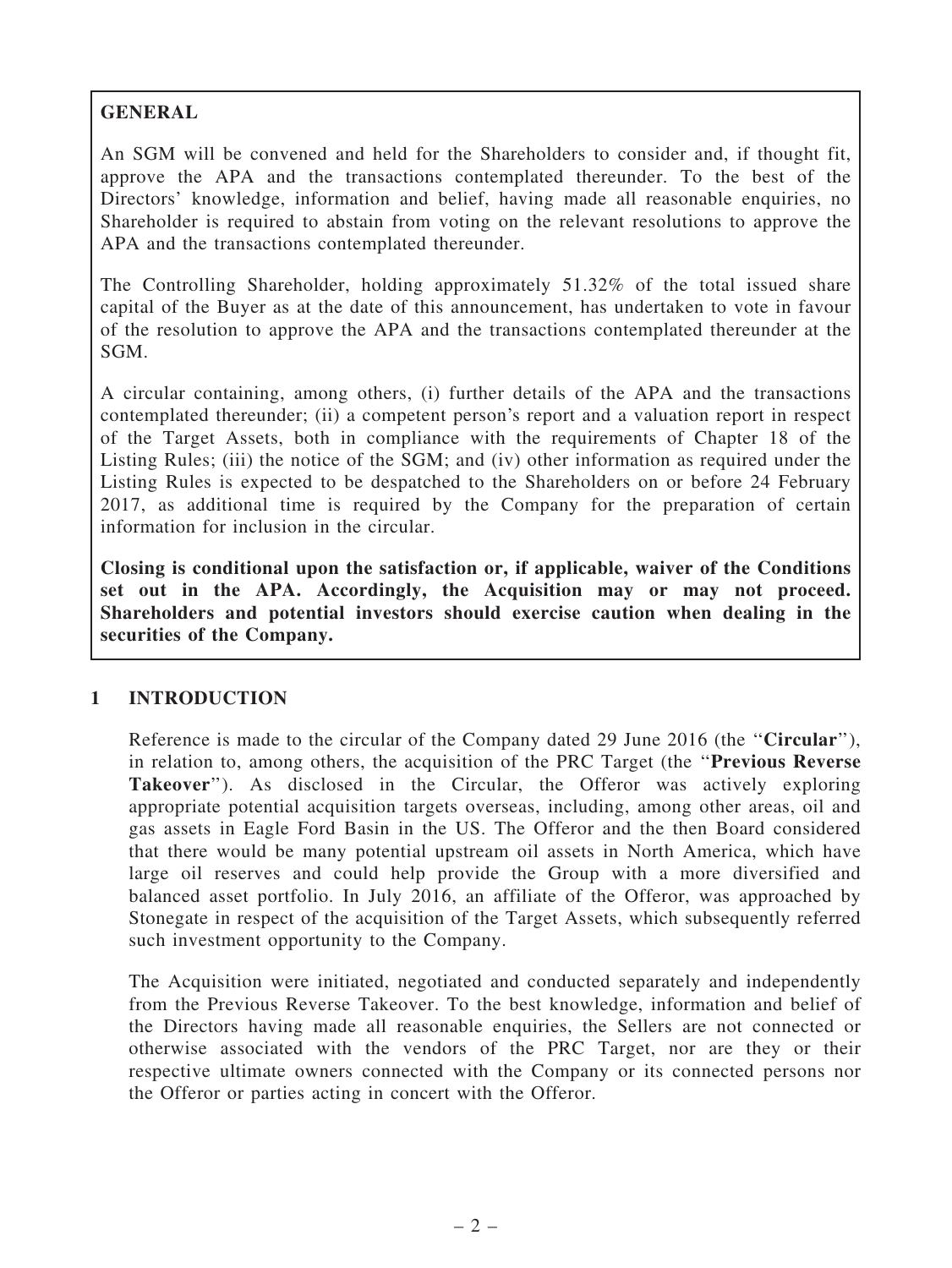On 21 November 2016 (local time in Houston, Texas), the Company entered into the APA with the Sellers in respect of the Acquisition. Pursuant to the APA, the Company, as the Buyer, has conditionally agreed to acquire and the Sellers have conditionally agreed to sell the Target Assets, plus the assumption of the Assumed Liabilities by the Buyer, at the Purchase Price of US\$278 million (approximately HK\$2,156 million), subject to adjustments in accordance with the APA.

#### 2 THE APA

Set out below are the principal terms of the APA:

#### 2.1 Signing Date

Signing Date: 21 November 2016 (local time in Houston, Texas)

#### 2.2 Parties

- (1) Buyer: the Company
- (2) Sellers: Stonegate, Dimmit and DisposalCo

To the best of the Directors' knowledge, information and belief, having made all reasonable enquiries, the Sellers and their ultimate beneficial owners are third parties independent of the Company and its connected persons.

#### 2.3 Assets to be Acquired

(a) Target Assets

The Sellers agree to sell, assign, convey and deliver to the Buyer, and the Buyer agrees to purchase and acquire from the Sellers at the Closing the Target Assets, free and clear of all liens (other than certain permitted liens) pursuant to the APA.

The Target Assets are all of the Sellers' right, title and interest in and to the properties and interests described in the APA effective as of the Effective Time, mainly including (i) the Oil and Gas Assets, (ii) all wells located on the Oil and Gas Assets, (iii) all equipment used primarily in connection with the ownership or operation of the Oil and Gas Assets, (iv) all Hydrocarbons produced from the Oil and Gas Assets that are in storage or existing at the Effective Time and not past a sales measuring point at the Effective Time (the ''Effective Time Hydrocarbons'') and all Hydrocarbons produced from the Oil and Gas Assets on or after the Effective Time and all proceeds attributable thereto, (v) the relevant surface rights, (vi) permits that relate solely to the Target Assets, and (vii) the Purchased Contracts.

For details, please refer to the section headed ''3.3 Purchased Contracts'' in this announcement.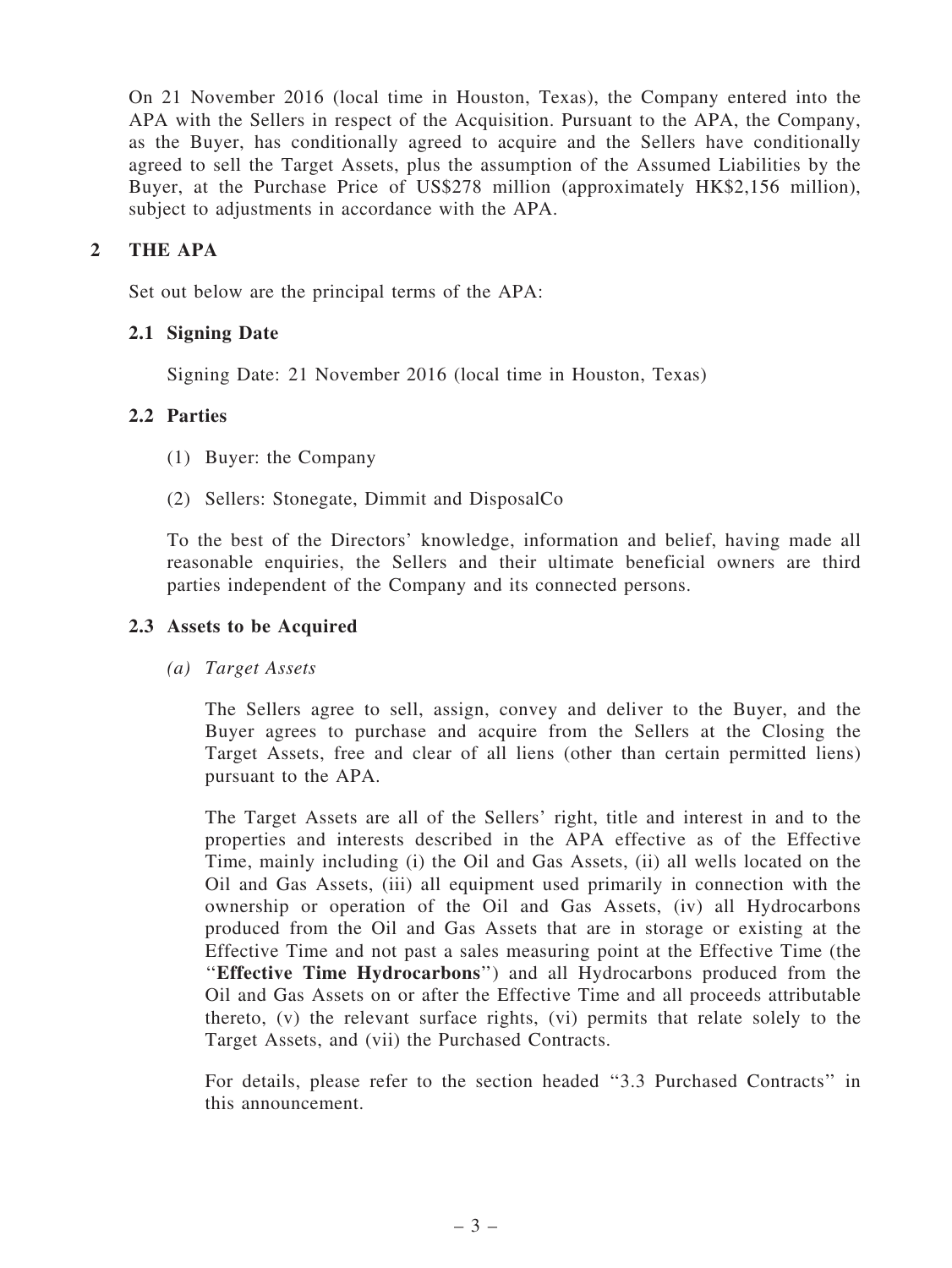The Buyer shall not purchase the Excluded Assets, where the ''Excluded Assets'' shall mean all the assets not constituting the Target Assets, in particular, (i) all cash and cash equivalents of the Sellers, (ii) all corporate and financial records of the Sellers except to the extent relating to the Target Assets and not containing confidential or sensitive information of the Sellers, (iii) contracts of insurance or indemnity, (iv) all Hydrocarbons produced and sold from and attributable to the Oil and Gas Assets prior to the Effective Time and all proceeds attributable thereto, (v) all rights, claims, demands and causes of action of the Sellers under the APA, (vi) the name ''Stonegate'' and related trademark, trade names, logo or symbols and (vii) all contracts, equipment, permits, data to extent directly related to Excluded Assets or Excluded Liabilities, which shall not be sold, assigned or conveyed to the Buyer pursuant to the APA.

(b) Assumed Liabilities

The Buyer shall assume the Assumed Liabilities under the Acquisition, which consist of:

- (i) all expenses to the extent attributable to the ownership, maintenance and operation of the Sellers' interest in the Target Assets and related to periods from and after the Effective Time (other than expenses for which the Purchase Price is increased pursuant to certain adjustments as specified in the APA);
- (ii) all expenses attributable to the Target Assets and related to the periods before the Effective Time to the extent, and only to the extent that the Purchase Price is reduced pursuant to certain adjustments as specified in the APA;
- (iii) all other liabilities (other than those expenses stated in (i) and (ii) above) under or associated with or appurtenant to the Target Assets, to the extent related to periods from and after the Effective Time, including without limitation all such liabilities arising out of the operation and/or ownership of the Target Assets from and after the Effective Time;
- (iv) all liabilities of the Sellers under, associated with or appurtenant to the Target Assets with respect to the environmental claims whether arising on, before or after the Effective Time;
- (v) costs, expenses and liabilities of the Sellers attributable to obligations to plug wells included in the Target Assets, dismantle or decommission facilities, close pits and restore the surface around such wells, facilities and pits; and
- (vi) any taxes that are apportioned to the Buyer pursuant to the APA, ((i), (ii), (iii), (iv), (v) and (vi) together, the ''Assumed Liabilities'').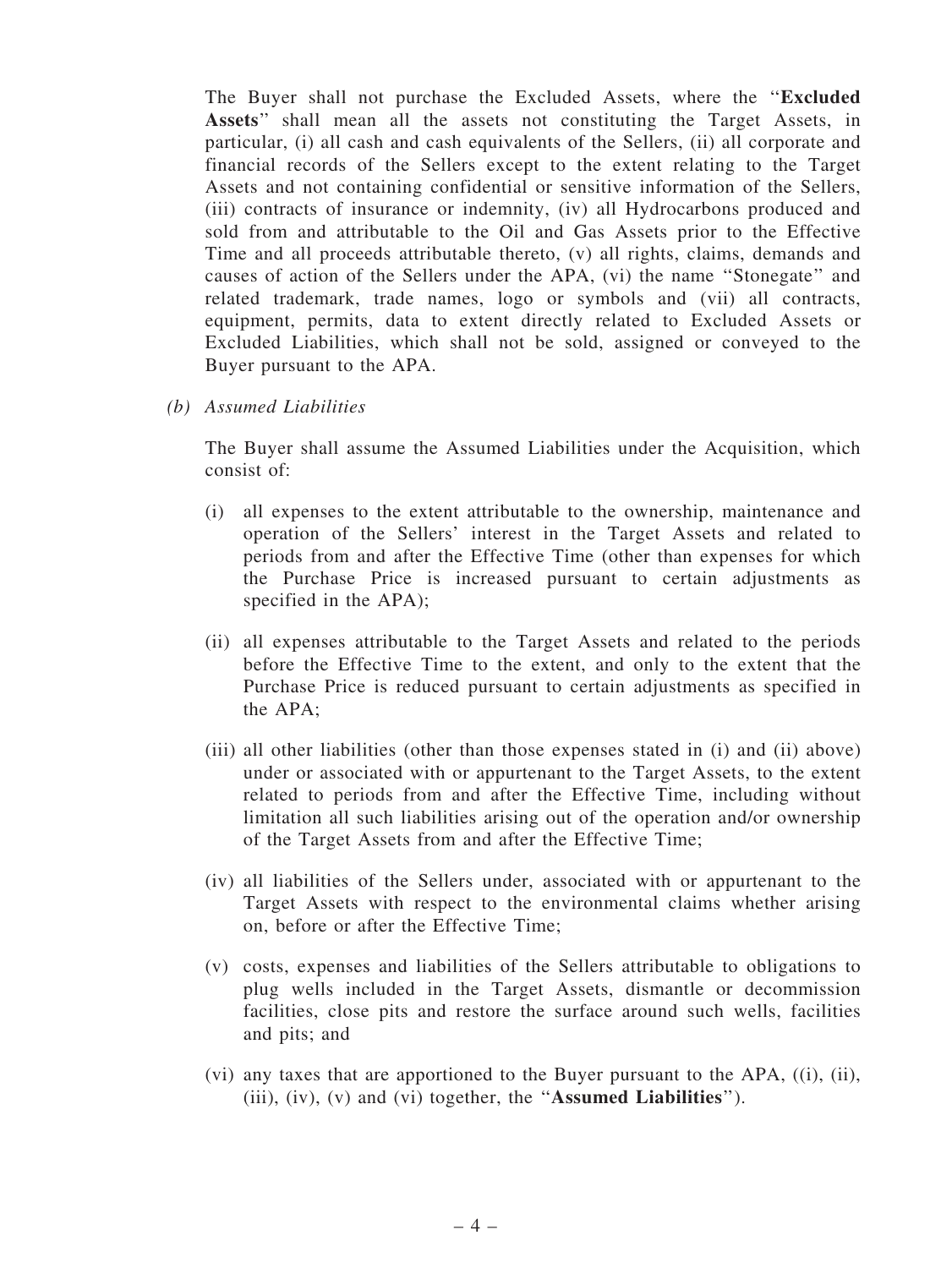In general, the kinds of liabilities falling within the Assumed Liabilities can be categorized as below:

(1) The Assumed Liabilities that may result in adjustments to the Purchase Price at the Closing.

Pursuant to the APA and subject to the terms thereof, the Company agrees to acquire and purchase from the Sellers the Target Assets, effective as of the Effective Time. As such, generally speaking, the Company is taking on the economic rights and obligations of owning the Target Assets from and after the Effective Time, and Stonegate remains entitled to such rights and bears such obligations prior to the Effective Time. The Purchase Price is adjusted accordingly at the Closing to give effect to this principle. As such, there are two important sub-groups of Assumed Liabilities that may result in adjustments to the Purchase Price:

- (i) costs and expenses attributable to the operation of the Target Assets and related to periods after the Effective Time up to the Closing and which were paid by Stonegate. These costs and expenses will result in upward adjustments to the Purchase Price. However, these adjustments are counterbalanced by the downward adjustments to the Purchase Price resulting from the proceeds received by Stonegate that are attributable to post-Effective Time Hydrocarbon production; and
- (ii) costs and expenses attributable to certain liabilities or accounts payable with respect to the Target Assets that would not have been paid by Stonegate prior to the Closing and would be assumed by the Company after the Closing under the APA but which relate to the pre-Effective Time periods. This part of the Assumed Liabilities will also result in a downward adjustment to the Purchase Price.
- (2) The Assumed Liabilities that have no impact on the Purchase Price adjustment.

There are various Assumed Liabilities which do not result in a Purchase Price adjustment at the Closing but are nevertheless expected to mainly relate to the operation and development of the Target Assets. Such liabilities are ''Assumed Liabilities'' because they are part of the responsibility associated with owning and operating the Target Assets, especially after the Closing. For instance, such Assumed Liabilities include future costs and expenses attributable to plug wells and dismantling and abandonment of facilities, taxes incurred in the future, future environmental liabilities (if they arise) and the obligation to pay royalties to royalty owners in the future, etc. Such Assumed Liabilities are normal liabilities for the Company to own and operate the Target Assets, from which the Company (after the Closing) will also be entitled to derive any economic benefits recorded after the Effective Time as explained above.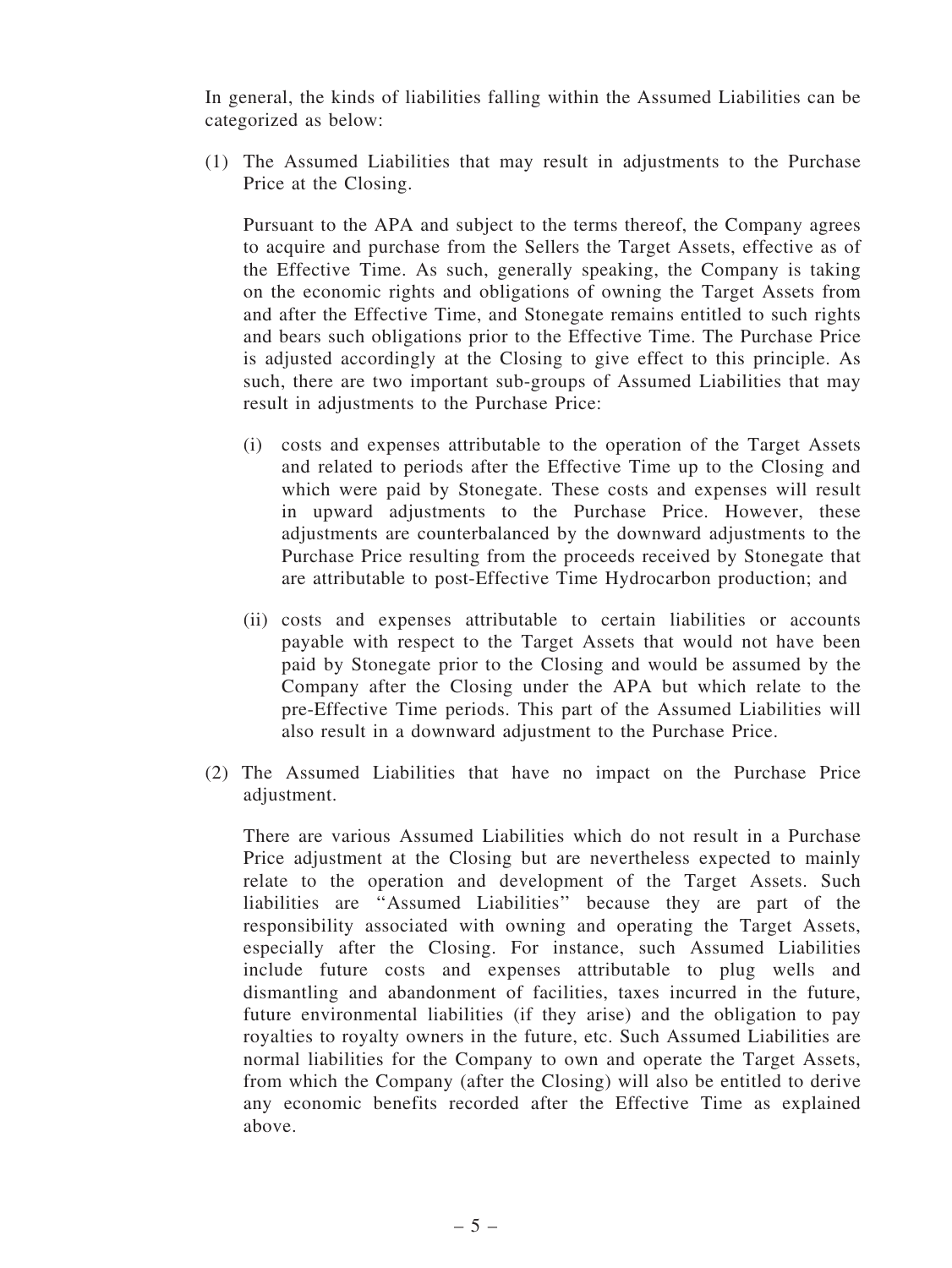The Sellers shall retain all liabilities associated with the Excluded Liabilities, where the "**Excluded Liabilities**" are all liabilities and obligations of the Sellers other than the Assumed Liabilities.

With respect to the assumption of historical and future environmental liabilities that may relate to the Target Assets, the APA provides for a pre-Closing due diligence period, during which time the Company can engage in comprehensive environmental due diligence in order to assess the existing environmental state of the Target Assets. The APA provides for a downward Purchase Price adjustment mechanism to account for any environmental defects discovered as part of that process. Pursuant to the terms of the APA, the Company would be entitled to a downward adjustment to the Purchase Price once the value of the environmental defects exceed the defect deductible in respect of any title or environmental defect claims of US\$9.73 million (approximately HK\$75.5 million).

#### 2.4 Consideration

The Buyer shall pay or deliver the Purchase Price of US\$278 million (approximately HK\$2,156 million) in cash. The Purchase Price shall be subject to the adjustments for (i) pre- and post-Effective Time costs and expenses (including taxes), (ii) the value of any pre- and post-Effective Time Hydrocarbons produced from the Oil and Gas Assets, (iii) Hydrocarbon imbalances and funds held in suspense on behalf of third parties, (iv) the value of any title and environmental defects asserted by the Buyer which are agreed to by the Sellers or which are finally determined by an arbiter to negatively impact the value of the Target Assets, and (v) certain other customary closing purchase price adjustments.

The Purchase Price (including the applicable adjustments) was determined after arm's length negotiation between the Buyer and the Sellers on normal commercial terms and taking into account, among other things, the following factors:

- (a) results of the due diligence and financial analysis conducted by the Buyer and its professional advisers based on information provided by the Sellers;
- (b) the reserve volume and quality of the Target Assets as compared with the relevant crude oil and natural gas of comparable estimated reserves and quality in the market;
- (c) the split of pre- and post-Effective Time costs and expenses and proceeds from the Oil and Gas Assets (as explained above in this announcement); and
- (d) the Directors' belief that the Acquisition represents a unique opportunity for the Company to acquire a world-class crude oil and natural gas asset.

In view of the above, the Directors consider that the Purchase Price (including the applicable adjustments) is fair and reasonable and in the interests of the Company and the Shareholders as a whole.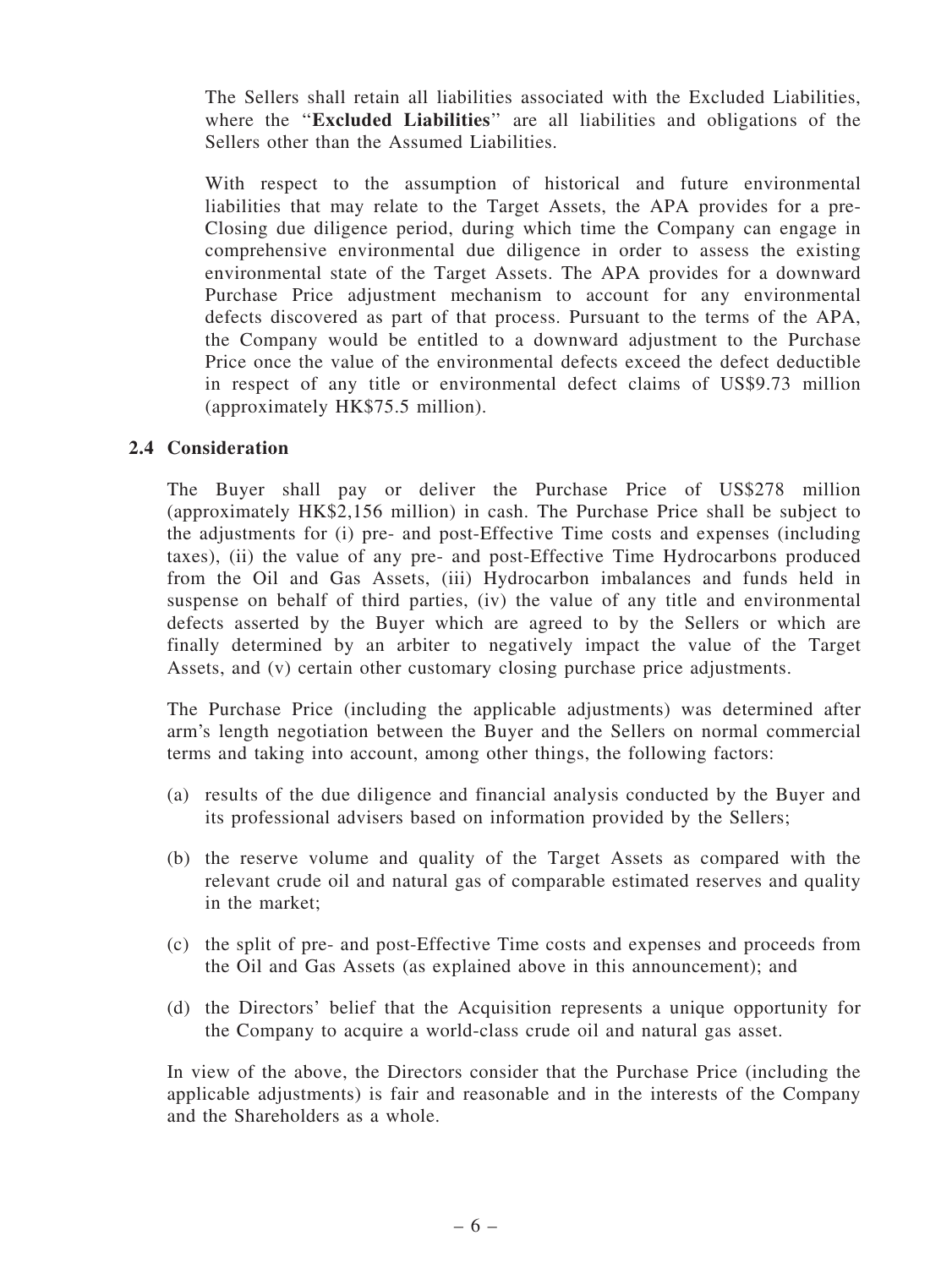The payment by the Buyer under the APA (including payment of the Purchase Price and any actual upward adjustment thereto (if applicable)) will be fully satisfied by the Group's internal resources and debt financing from financial institutions. As at the date of this announcement, the Company has not entered into any agreement or other legally binding document with any financial institution for debt financing. The Company expects no substantial difficulty for it to obtain such debt financing, if needed, in the future.

#### 2.5 Outstanding Obligations

Pursuant to the APA and subject to the terms thereof, the Company undertakes to assume outstanding obligations which are related to the expenses and costs associated with the drilling or operation of certain existing projects committed to by Stonegate (the ''Outstanding Obligations''). It is currently estimated that the amount of such Outstanding Obligations that the Company will be obligated to incur is approximately US\$52 million (approximately HK\$403.28 million), among which US\$6 million (approximately HK\$46.53 million) relate to pre-Effective Time costs and expenses and US\$46 million (approximately HK\$356.75 million) relate to post-Effective Time costs and expenses. Purchase Price adjustment applies to the Outstanding Obligations.

#### 2.6 Performance Deposit and G&A Funds

No later than five (5) Business Days after the execution of the APA, the Buyer shall deliver to the Escrow Agent a performance deposit of US\$18.07 million (approximately HK\$140.14 million) in immediately available funds (the ''Escrow Funds'').

On the first Business Day of each month beginning on 1 November 2016 and ending on (and including) the month in which the Closing Date occurs, the Buyer shall deliver to the Escrow Agent an amount equal to US\$1 million (approximately HK\$7.76 million), i.e., the interim general and administrative expenses, for the ensuing month (the "Interim G&A Expenses", the cumulative amount of such payments, the "G&A Funds"), provided that, among others, for the month of November 2016, the Interim G&A Expenses shall be a pro-rated amount equal to the product of (i) US\$1 million multiplied by (ii) a fraction, the numerator of which shall equal the number of days in November 2016 from and after (and including) the date of the execution of the APA and the denominator of which shall equal 30.

Pursuant to the APA, if the Acquisition proceeds to the Closing, the Escrow Funds and the G&A Funds shall be applied toward the payment to be made by the Buyer at the Closing and delivered to the Sellers. If the Acquisition does not proceed to the Closing, the Escrow Funds and the G&A Funds shall be returned to the Buyer, or retained by the Sellers, as applicable, in accordance with the terms of the APA.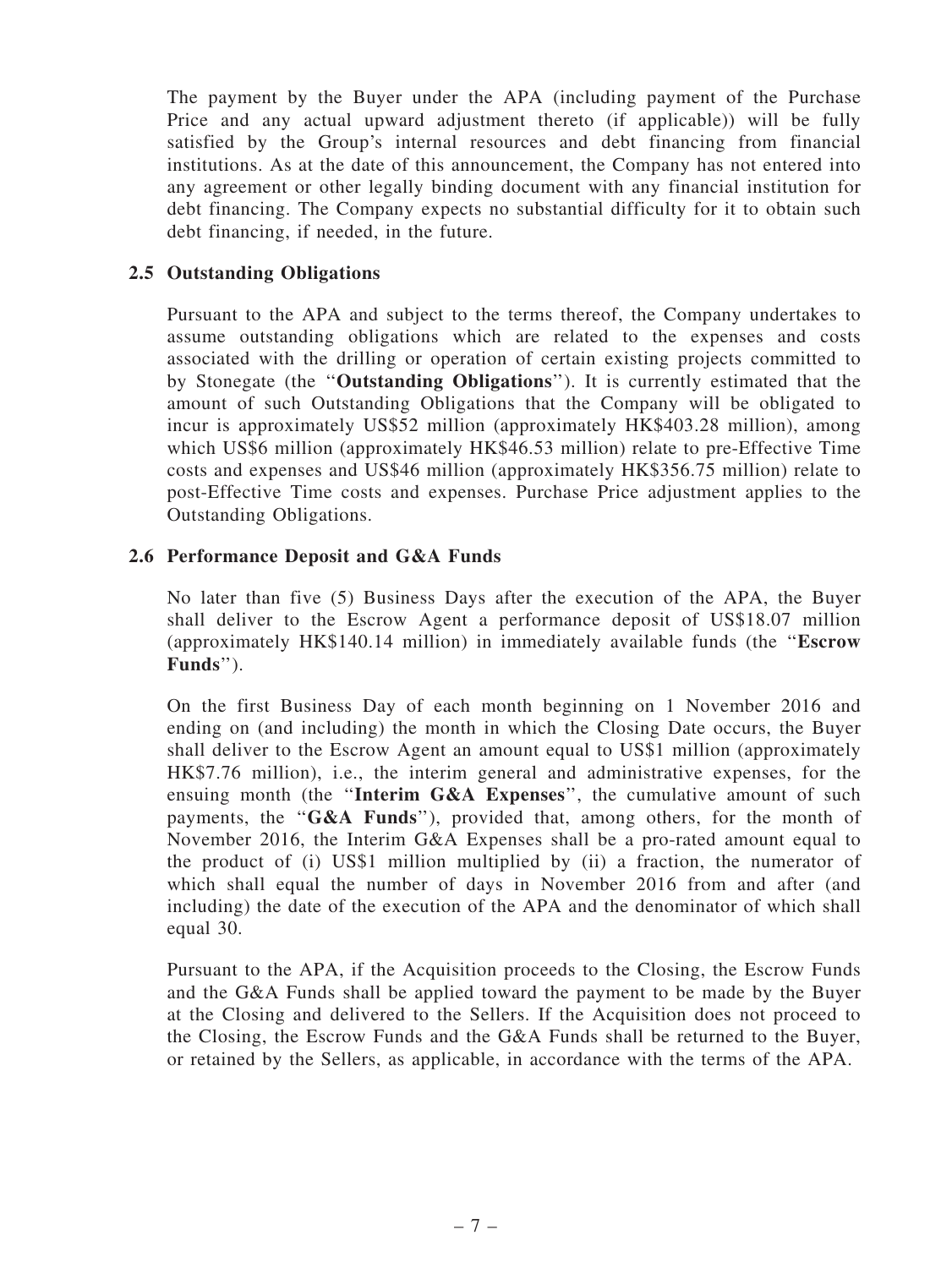In particular, the circumstances in which all of the Escrow Funds and the G&A Funds may be retained by the Sellers include where the APA is terminated for the following reasons:

- (i) a material breach of the Buyer of its representations and warranties or the Buyer's failure to comply with its covenants under the APA, provided that such breach or failure to comply is not the sole result of a change in applicable laws in the United States after the date of the execution of the APA;
- (ii) the Buyer's failure to deliver any Interim G&A Expenses to the Escrow Agent in accordance with the terms of the APA and such amounts remain unpaid for two (2) Business Days following Stonegate's written request therefor, provided that such failure to deliver the Interim G&A Expenses is not the sole result of a change in applicable laws in the United States after the date of the execution of the APA;
- (iii) the Buyer's failure to deliver to the Sellers an executed copy of the commitment letter in respect of the financing of the Acquisition within thirty (30) days following the date of the execution of the APA and the Sellers shall have given at least ten (10) days written notice to the Buyer to cure such breach and failure but such obligation remains unsatisfied, provided that such failure to deliver is not the sole result of a change in applicable laws in the United States after the date of the execution of the APA;
- (iv) due to the Closing not occurring on or before the End Date (or any extension thereof, if applicable) and all the Conditions to the obligations of the Buyer to consummate the Closing, other than either (x) the obtaining of the Shareholders' approval or (y) the obtaining of the Shareholders' approval and the obtaining of the CFIUS Approval, as applicable, shall have been satisfied (or capable of being satisfied at the Closing with respect to actions to be taken at the Closing), provided that there have been no changes to the Listing Rules after the date of the execution of the APA that cause such Conditions not to be satisfied; or
- (v) the Buyer's failure to perform its closing obligations as set out in the APA for more than five (5) Business Days after notice by the Sellers where the Conditions to the obligations of the Buyer to consummate the Closing shall have been satisfied (or capable of being satisfied at the Closing with respect to actions to be taken at the Closing) or waived by the Buyer.

Alternatively, the circumstances in which one half (1/2) of the Escrow Funds and all of the G&A Funds may be retained by the Sellers if the APA is terminated for the following reasons:

(i) any of the reasons set forth in (i), (ii), or (iii), above, where such termination is a result of a change in applicable laws in the United States after the date of the execution of the APA; or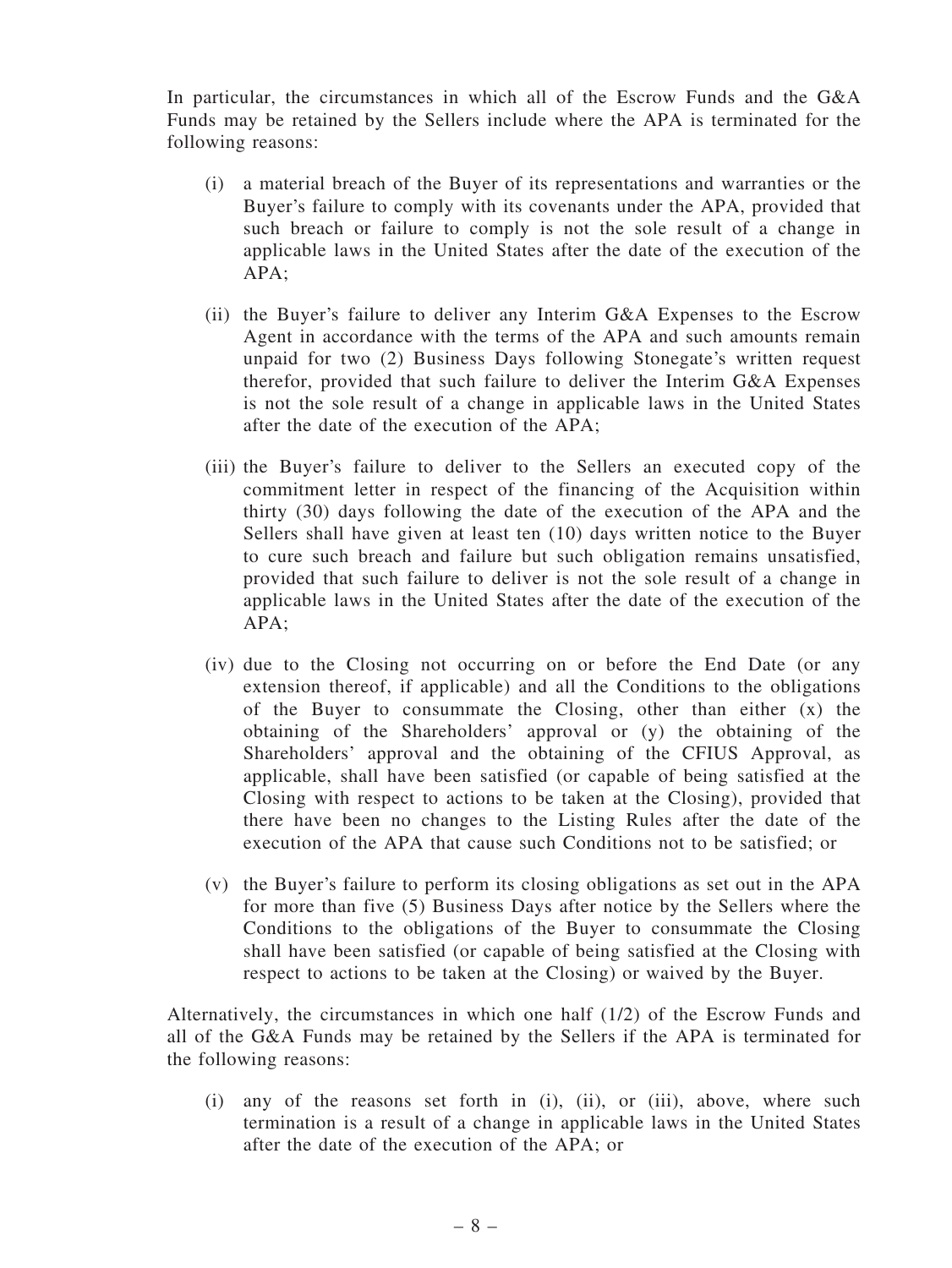(ii) due to the Closing not occurring on or before the End Date (or any extension thereof, if applicable) or due to the Conditions to the obligations of the Buyer becoming incapable of being satisfied, and in each case, all the Conditions to the obligations of the Buyer to consummate the Closing, other than the obtaining of the CFIUS Approval, shall have been satisfied (or capable of being satisfied at the Closing with respect to actions to be taken at the Closing).

The terms by which the Sellers may retain the Escrow Funds or the G&A Funds have been agreed after arm's length negotiations among the Buyer and the Sellers. The Board is of the view that such terms are on normal commercial terms and fair and reasonable, taking into account the market practice and the relatively long time period that is available until the respective Conditions have to be satisfied in order for the Closing to occur.

#### 2.7 Conditions

- (a) Conditions to obligations of the Buyer and the Sellers
	- (i) no applicable law shall prohibit the Acquisition or the consummation of the Closing.
	- (ii) all actions by or in respect of or filings with any governmental authority required to permit the consummation of the Closing shall have been taken, made or obtained (other than those actions or filings that are required to obtain the CFIUS Approval or that are customarily obtained after the Closing).
	- (iii) no proceeding instituted by any governmental authority shall be pending and no injunction, order, decree or judgment of any governmental authority of competent jurisdiction shall be in effect, in each case which seeks to or does, as applicable, prohibit, restrain or enjoin the consummation of the Acquisition (other than proceedings seeking the CFIUS Approval); provided that the party seeking to rely on as a basis not to consummate the Closing must have used commercially reasonable efforts to cause such proceeding to have been dismissed or resolved in favour of the parties of the APA or to prevent the entry of such injunction, order, decree or judgment.

Conditions (ii) and (iii) above can be waived by each of the Sellers and the Buyer to the extent permitted under the applicable law.

- (b) Conditions to obligations of the Buyer
	- (iv) (x) each Seller shall have performed in all material respects all of its covenants and other obligations under the APA required to be performed by it on or prior to the Closing Date; (y) the representations and warranties of the Sellers set forth in the APA shall be true and correct at and as of the Closing Date except for those failures to be true and correct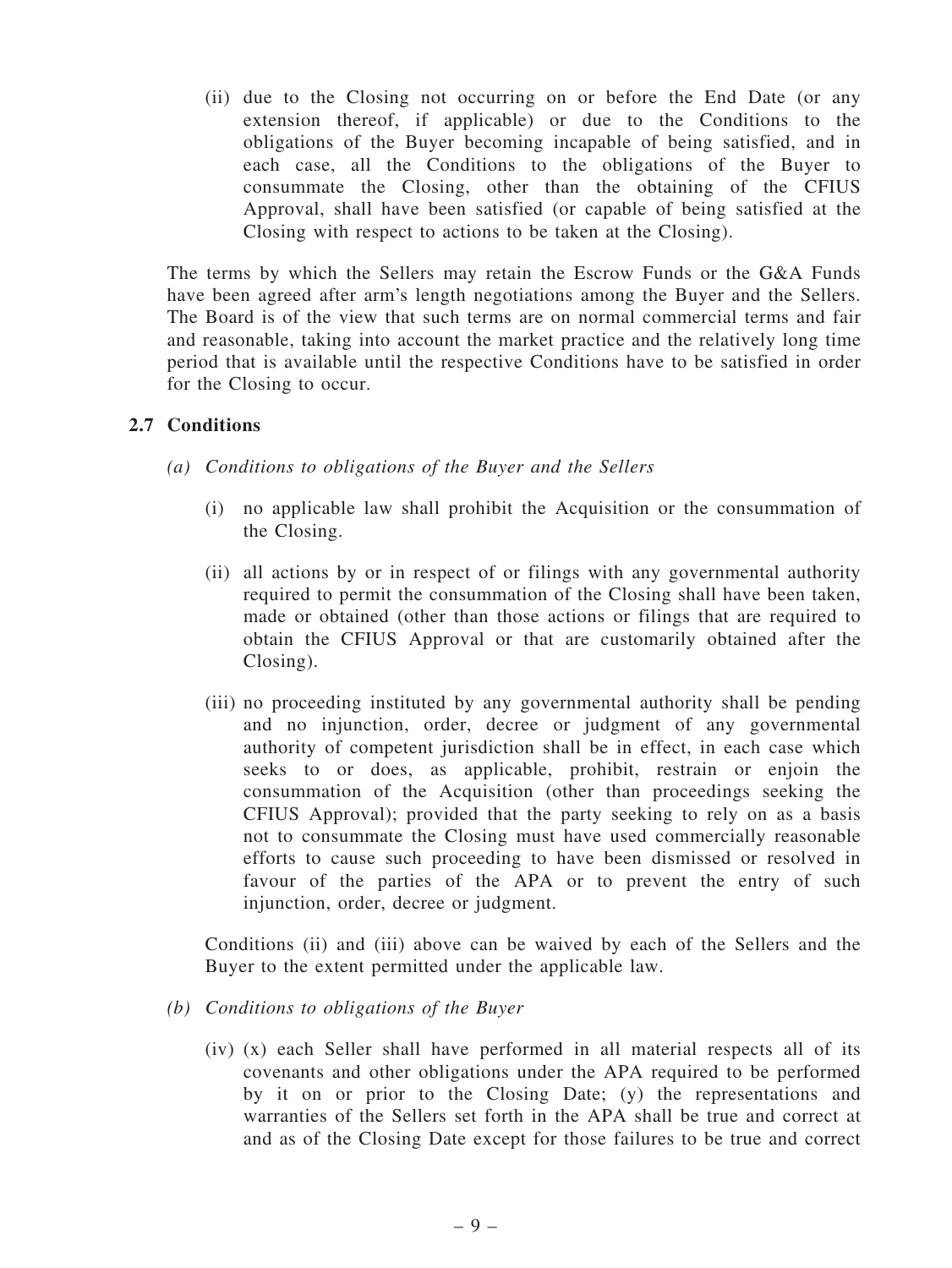that individually or in the aggregate do not constitute a material adverse effect; and (z) the Buyer shall have received a certificate signed by the executive officer of Stonegate to the foregoing effect.

- (v) the CFIUS Approval has been obtained.
- (vi) the Company shall have obtained the Shareholders' approval for the APA and the transactions contemplated thereunder at the SGM.

Conditions (iv) to (vi) can be waived by the Buyer in its sole discretion.

The Company considered that it is appropriate for the Company to retain the right to waive certain Conditions (i.e., Conditions (ii), (iii),  $(iv)$ ,  $(v)$  and  $(vi)$ ) as this allows the Company to retain the flexibility of choosing whether to proceed with completing the Acquisition in the event that any of those Conditions is not fully complied with only in a manner that does not give rise to any material concern and hence, does not present any material risk to the Company in any respect. The Directors will be subject to their fiduciary duty to the Company to act in its best interests if and when they have to decide whether the Company should exercise its discretion to waive any of such Conditions. In any event, the Company will comply with the Listing Rules in connection with the Acquisition as and when appropriate. As at the date of this announcement, the Company has no intention to waive any of such Conditions that could be waived by the Buyer pursuant to the APA.

- (c) Conditions to obligations of the Sellers
	- $(vii)(x)$  the Buyer shall have performed in all material respects all of its covenants and other obligations under the APA required to be performed by it on or prior to the Closing Date; (y) the representations and warranties of the Buyer set forth in the APA and in any certificate or other writing delivered by the Buyer pursuant thereto shall be true and correct except for those failures to be true and correct that, individually or in the aggregate do not constitute a material adverse effect; and  $(z)$  the Sellers shall have received a certificate signed by the executive officer of the Buyer to the foregoing effect.

Condition (vii) can be waived by the Sellers in their sole discretion.

All Conditions shall have been satisfied by one hundred sixty-four (164) days following the date of the execution of the APA (the "**End Date**"), provided however, that if (i) all Conditions other than Condition (v) have been satisfied by the End Date, the Sellers or the Buyer shall, or (ii) if all Conditions other than Condition (vi) have been satisfied by the End Date, and the clearance of the circular to be issued to Shareholders in connection with the APA and the Acquisition has been obtained from the Stock Exchange as of such time, the Buyer shall, have the option to extend the End Date by thirty (30) additional days, which can be further extended by mutual written agreement of all parties to the APA. To the extent the Closing has not occurred by the End Date (as may be extended), either the Sellers or the Buyer may terminate the APA.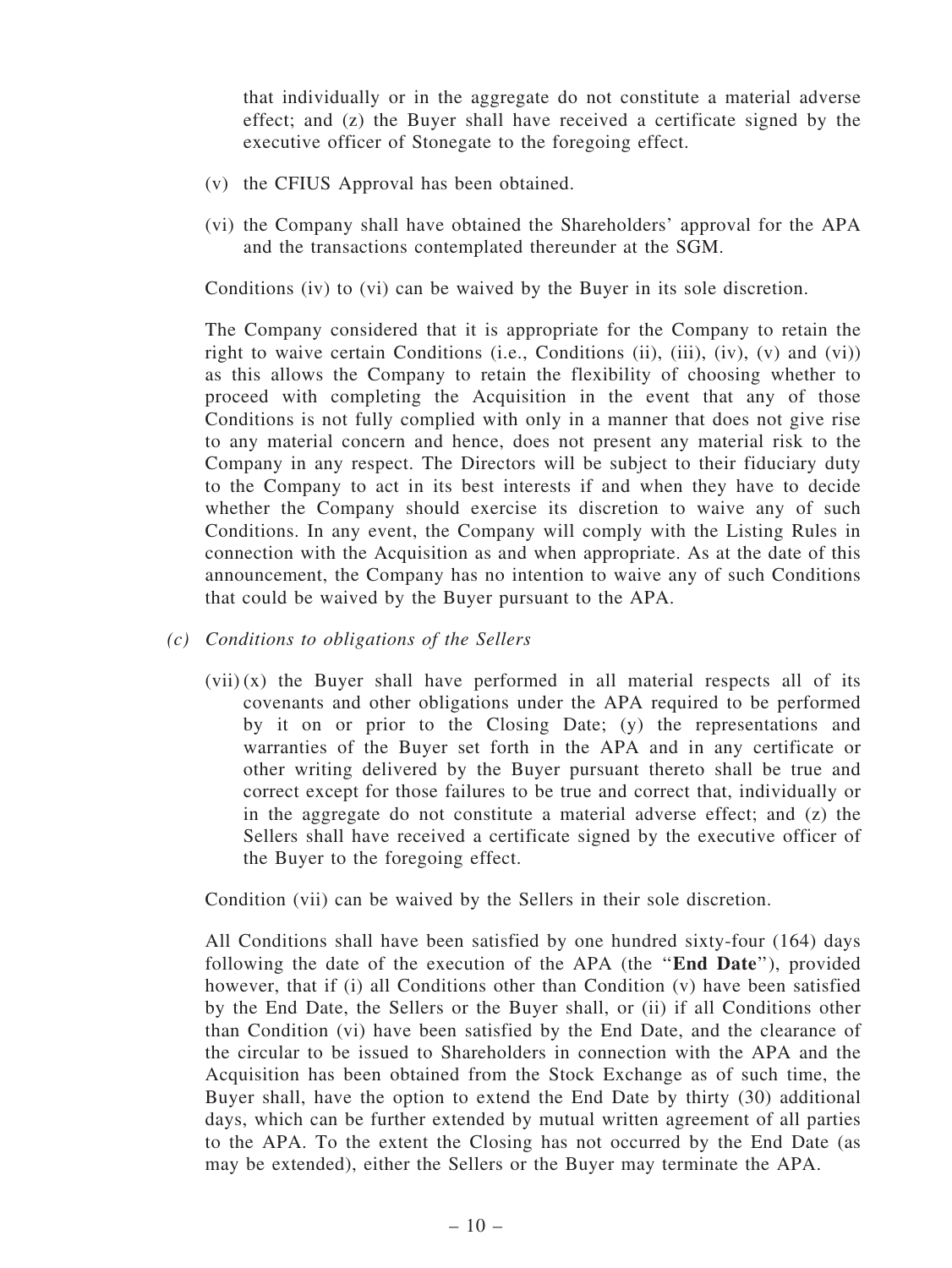If at any time prior to the Closing, one or more of the Sellers obtains authorization to commence an Insolvency Proceeding or one or more of the Sellers files a petition to commence or becomes the subject of an Insolvency Proceeding, the APA may be terminated by the Buyer automatically and without prior notice to Stonegate.

#### 2.8 Closing

(a) Closing Date

The Closing shall take place, as soon as possible, but in no event later than five (5) Business Days after the fulfilment, or if applicable, waiver of the Conditions (other than those Conditions cannot be satisfied until the time of the Closing, but subject to the satisfaction or waiver), or at such other time as the Sellers and the Buyer may agree in writing.

(b) Settlement and Payment

The Sellers shall deliver to the Buyer, not less than five (5) Business Days before the Closing Date, a statement setting forth the adjustment to the Purchase Price, i.e. the estimated adjusted Purchase Price as of the Closing Date (the "Closing Date Adjusted Purchase Price"). Subject to the Buyer's right to dispute any adjustments to the Purchase Price asserted by the Sellers after the Closing, the Buyer shall deliver an amount equal to the Closing Date Adjusted Purchase Price less certain funds it has placed with the Escrow Agent in accordance with the terms of the APA, by wire transfer of immediately available funds, to an account designated by Stonegate at the Closing.

As soon as practical and, in any event no later than ninety (90) calendar days after the Closing Date, Stonegate shall prepare and deliver to the Buyer a statement (the ''Final Settlement Statement'') setting forth the adjustments to the Purchase Price, i.e. the adjusted Purchase Price (the ''Adjusted Purchase Price''), which is subject to mutual agreement by the parties of the APA or the resolution of a designated accounting firm (as the case may be). The Adjusted Purchase Price shall be final and conclusive. The Buyer and the Sellers shall make payments in relation to the difference between the Closing Date Adjusted Purchase Price and the Adjusted Purchase Price in accordance with the terms of the APA.

#### 2.9 Termination Fee

If (i) the APA is terminated due to the Sellers' breach of their representations and warranties or failure to comply with their covenants or the Sellers' breach of certain obligations under the APA, (ii) the Buyer shall not have breached any of its representations or warranties or failed to comply with its covenants under the APA, and (iii) any Seller or the Sellers consummate any Alternative Transaction at any time on or prior to the date that is twelve (12) calendar months after the date of termination of the APA, the Sellers shall, in addition to returning the Escrow Funds and the G&A Funds to the Buyer, pay to the Buyer a termination fee in the amount of US\$8.34 million (approximately HK\$64.7 million) (the ''Termination Fee'').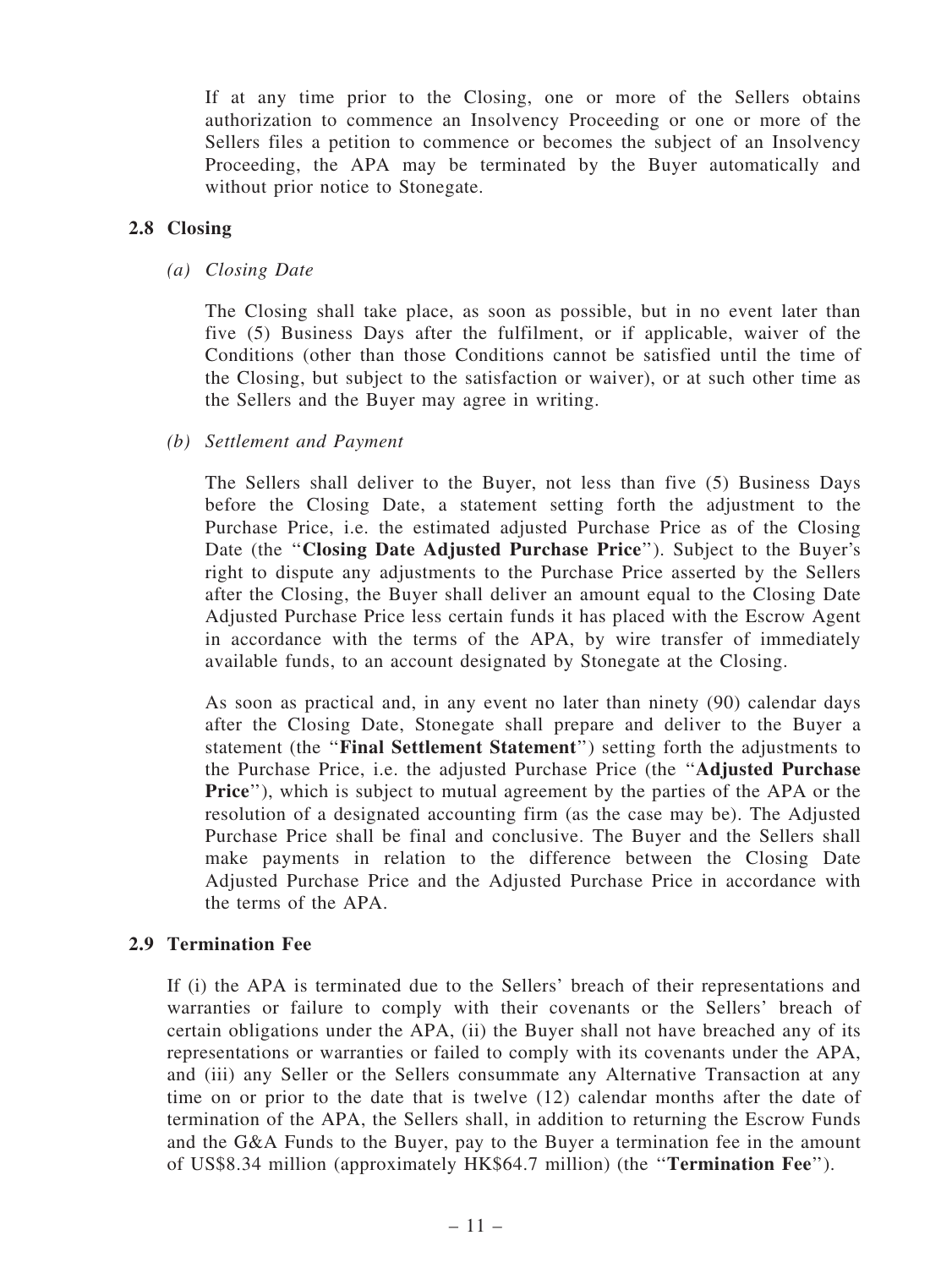Additionally, if (i) the APA is terminated by the Buyer or the Sellers in accordance with the APA, (ii) at the time of such termination, either  $(x)$  the Buyer had the right to terminate the APA due to the Sellers' breach of their representations and warranties or failure to comply with their covenants under the APA, or (y) any person shall have made a bona fide proposal to consummate an Alternative Transaction and such proposal shall not have been withdrawn or rejected by the Sellers prior to such termination, and (iii) within twelve (12) months following such termination the Sellers consummate an Alternative Transaction, the Sellers shall pay to the Buyer the Termination Fee.

The Termination Fee is in addition to the Buyer's rights to receive the return of the Escrow Funds and the G&A Funds paid by the Buyer prior to the date of such termination.

#### 2.10 Indemnity Escrow Funds

To secure and to serve as the sole source of funds in respect of any indemnification obligations owed to any indemnified party of the Buyer pursuant to the APA, on the Closing Date, the Buyer shall deposit with the Escrow Agent an amount equal to US\$23.63 million (approximately HK\$183.26 million) (such amount together with all interest earned thereon while in the custody of the Escrow Agent, the ''Indemnity Escrow Funds''). The payment and other arrangement of the Indemnity Escrow Funds are subject to the final determination with respect to any claim for indemnification and the terms of the APA.

#### 2.11 The TSA

Contemporaneously with the execution of the APA, as an inducement to the Buyer to enter into the APA, a transaction support agreement (the "TSA") has been entered into by, among others, the Buyer, certain creditors holding liens on the Target Assets (the ''Lenders''), and certain holders of Series A Units, or of Series A Units and Series B Units, as applicable, in Stonegate (together holding and controlling at least 98% of the issued and outstanding Series A Units in Stonegate) (the ''Unitholders''). To the best of the Directors' knowledge, information and belief, having made all reasonable enquiries, the counterparties to the TSA are third parties independent of the Company and its connected persons. Pursuant to the terms of the TSA, the Lenders and Unitholders agree to provide certain support to the Buyer for the Acquisition under the APA, including that at the Closing the liens on the Target Assets will be released and terminated automatically and unconditionally and that documents in form and substances previously agreed by the Buyer to confirm such release and termination of such liens will be signed, notarized and delivered to the Buyer. If the TSA is breached in any material respect by either a Lender or a Unitholder or the TSA is terminated in accordance with its terms, the APA may be terminated by the Buyer upon written notice to Stonegate.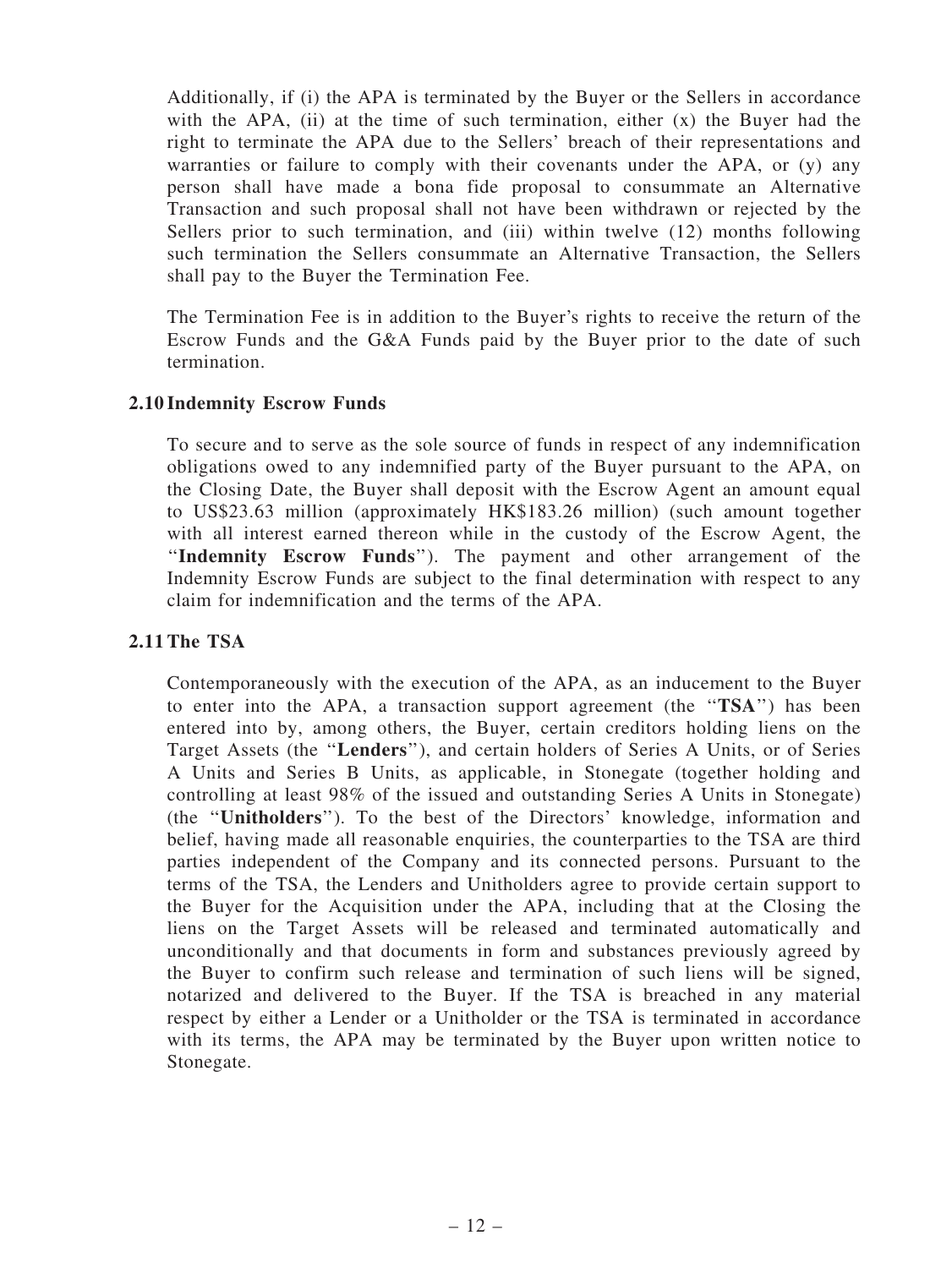#### 3 INFORMATION ON THE TARGET ASSETS

#### 3.1 Reserves of the Target Assets

The Target Assets are located in the State of Texas in the United States, including approximately 56,054 gross acres (25,591 net acres) across Dimmit, Frio and La Salle counties in the Eagle Ford region of South Texas. The area of the Target Assets is liquid-rich, and the majority of the reserves are crude oil and natural gas liquid. Based on the latest reserve report prepared by W.D. Von Gonten & Co, a qualified professional in the US engaged by Stonegate, the Target Assets have net proved plus probable reserves of about 33.5 mmboe as of 1 January 2016.

The Target Assets have been operated since 2008, and are currently operated by 39 full-time employees and 7 contractors. Based upon the information provided by Stonegate and set out under the schedules to the APA, the Target Assets consist of 376 wells. According to the information provided by Stonegate in the schedules to the APA, of the 376 wells, 303 are currently producing marketable quantities of Hydrocarbons, 13 wells are uneconomic to produce and are currently shut-in, two wells are used for salt-water disposal, 53 wells are waiting on completion, and five wells have been plugged and abandoned. During the year of 2014, 2015 and the six months ended 30 June 2016, the gross production attributable to the aforementioned wells was approximately 30,931 boe/d, 28,524 boe/d and 16,944 boe/d, respectively and the net production attributable to the Target Assets was approximately 9,857 boe/d, 9,336 boe/d and 6,601 boe/d, respectively.

The information referred to above in relation to the reserves and production of the Target Assets is provided by Stonegate. A circular including among other things, a report on the reserves of the Target Assets prepared by a competent person qualified under Chapter 18 of the Listing Rules to be engaged by the Company will be despatched to the Shareholders. Such report will be prepared in accordance with the requirements of Chapter 18 of the Listing Rules. Shareholders and potential investors should note that the estimate of the reserves of the Target Assets as set out in such report may differ from those referred to above, and should therefore exercise caution in relying on the information referred to above.

The Company has engaged legal counsels to conduct high-level due diligence of the Target Assets and it is currently in the process. As of the date of this announcement, no legal proceedings with the relevant government authorities and/ or to which the Target Assets are subject or non-compliance to the relevant rules and regulations committed in relation to the operation of the Target Assets, which in the view of the Company might have material impact on the Target Assets, has been identified by the Company or reported or notified by Stonegate.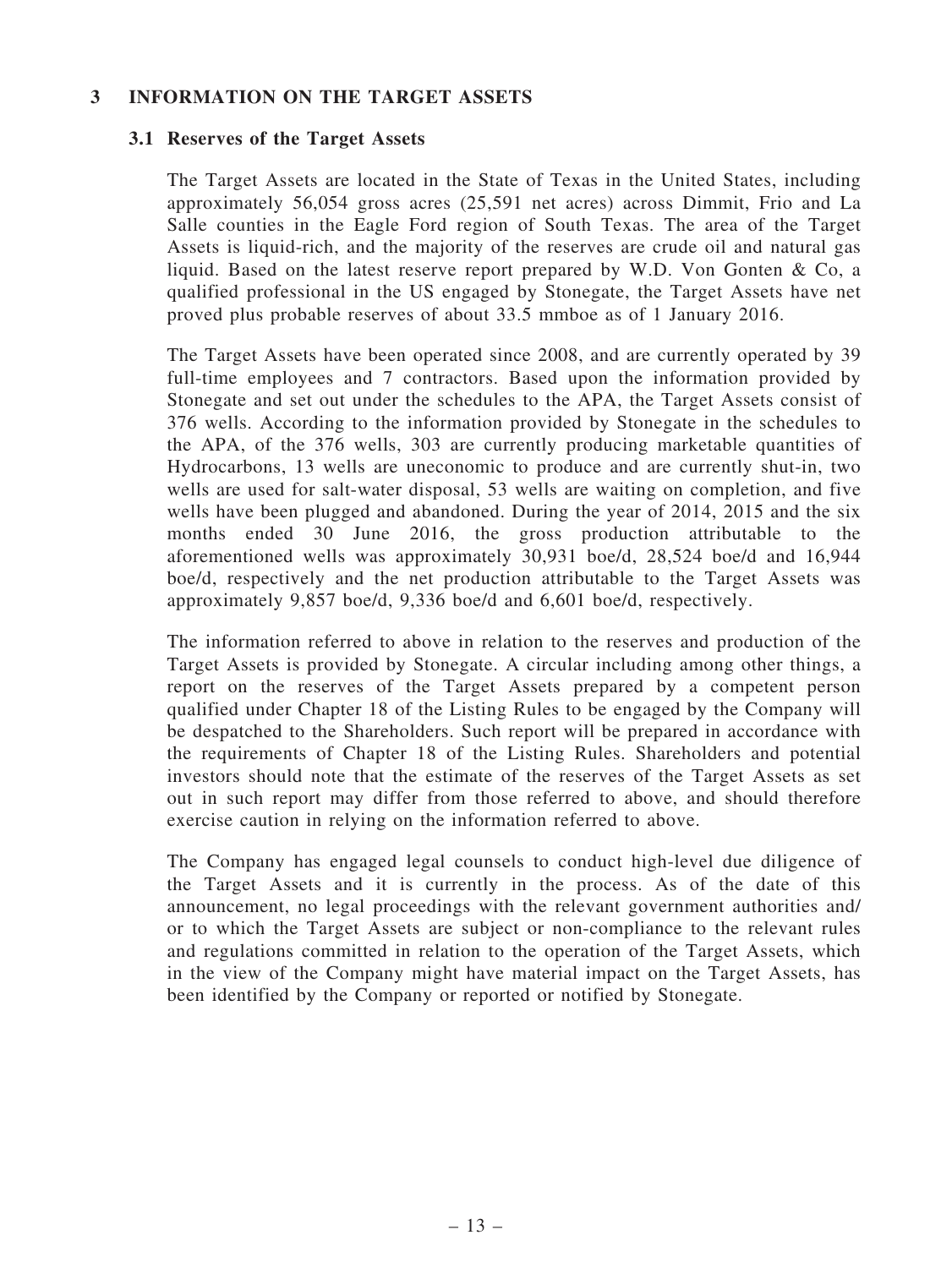#### 3.2 Financial Information relating to the Target Assets

Derived from the audited financial statements for the year ended 31 December 2014 and the unaudited financial statements for the year ended 31 December 2015 and the six months ended 30 June 2016 of Stonegate, prepared under the US GAAP provided by Stonegate, the summary of the financial information of the Target Assets is presented as follows:

|                                                        | For the six months<br>ended 30 June 2016<br>(US\$)   | For the year ended<br>31 December 2015<br>(US\$)          | For the year ended<br>31 December 2014<br>(US\$)    |
|--------------------------------------------------------|------------------------------------------------------|-----------------------------------------------------------|-----------------------------------------------------|
| Revenue attributable to the<br>Target Assets           | 29,895,376<br>(approximately<br>HK\$231,849,104)     | 117,937,597<br>(approximately<br>HK\$914,647,343)         | 255,654,081<br>(approximately<br>HK\$1,982,686,877) |
| Net income/(loss) attributable<br>to the Target Assets | (15,942,013)<br>(approximately<br>HK\$(123,635,891)) | (614, 932, 314)<br>(approximately<br>HK\$(4,769,015,321)) | 125,853,093<br>(approximately)<br>HK\$976,034,785)  |

As at 30 June 2016, the book value of the Target Assets amounted to approximately US\$163,557,402 (approximately HK\$1,268,444,898).

The Company will prepare and disclose the profit and loss statement on the identifiable net income stream of the Target Assets and the pro forma financial information of the enlarged group prepared in accordance with the Company's accounting policies under the HKFRS in the circular as required under the Listing Rules.

#### 3.3 Purchased Contracts

The Purchased Contracts are all written contracts burdening the Oil and Gas Assets, including the Leases, and any and all amendments, ratifications or extensions of the foregoing, which mainly include the following agreements:

(a) Leases

Stonegate, as the current owner of the Target Assets, will assign its rights and interest under the oil and gas leases as set out under the schedules to the APA to the Company. There would be 483 oil and gas leases if a lease covering different counties is regarded as one same lease, whilst there would be 672 oil and gas leases if a lease covering different counties is regarded as separate leases.

The Lease is a legal contract of terms between two parties: a lessor (the owner of the real property) and a lessee (typically, an oil and gas company such as Stonegate). Each Lease grants Stonegate rights in and to the lessors' the mineral estate (the Hydrocarbons below ground) and a corresponding right to access the surface estate (above-ground) to the extent necessary to develop the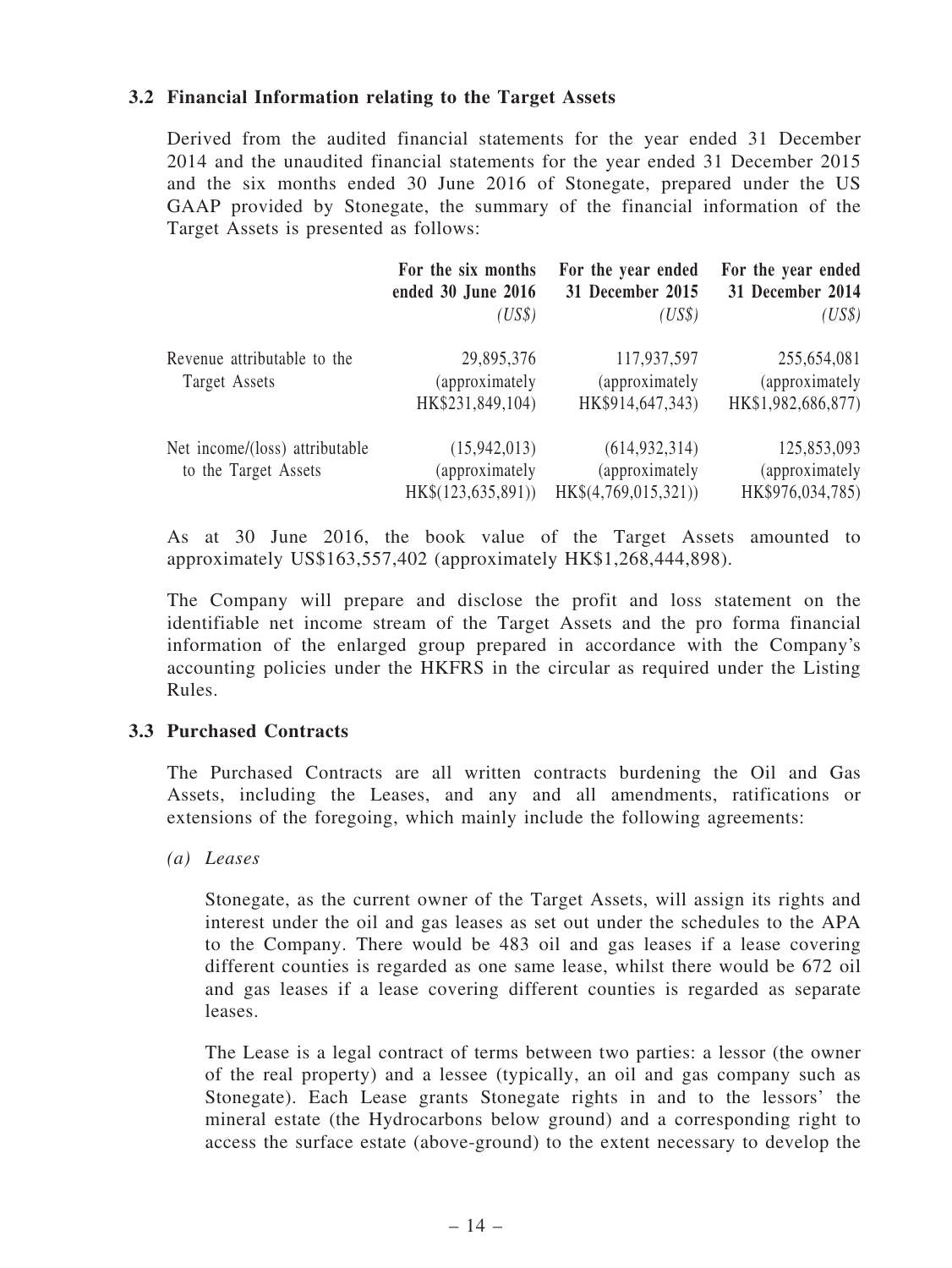mineral estate. Stonegate's ownership interest in the Leases is the fundamental rights which permit Stonegate to explore for, develop and produce Hydrocarbons.

The Leases relating to the Target Assets generally include the following key provisions:

- (i) the primary term of the oil and gas lease (usually 1–3 years), and a secondary term, which typically provides that the term of the lease extends for so long as (i) there is Hydrocarbon production in paying quantities from the lease, or (ii) continuous development operations are being conducted on the lease;
- (ii) the names of all parties (lessor(s) and lessee(s)) bound by the oil and gas lease;
- (iii) consideration for the oil and gas lease (usually a cash ''bonus'' which is paid at the time the lease is entered into);
- (iv) the ''granting clause'' stating what property is subject to the oil and gas lease (such as oil, gas and other minerals) and what rights the lessee has to such property (including drilling for and producing, storing and transporting Hydrocarbons, delay rentals to maintain an oil and gas lease without production and shut-in royalty rights to maintain an interest in the lease when the lessee cannot, or will not, transport Hydrocarbons to market) such as the responsibility of the working interest owners bearing the cost and liability (including environmental liabilities) of developing the resource and receive the net benefit of production after deducting for costs and expenses of production;
- (v) the ''royalty clause'' stating the percentage or share of Hydrocarbon production (or the proceeds therefrom) produced from the lands covered by such oil and gas lease that are owed to the lessor and how the royalty is to be delivered to the lessor (such as in-kind to the lessor or by way of cash payments). Stonegate's lessors generally receive a royalty between 18.75% and 25% of all Hydrocarbon production from such leases; and
- (vi) the ''pooling clause'' allowing the lessee to combine the oil and gas leases in order to form a larger single drilling production unit.
- (b) Joint Operating Agreements

Stonegate has entered into certain joint operating agreements (the "JOAs") which bind the Target Assets. JOAs are contracts through which multiple ''working interest'' owners jointly develop, operate, and produce oil and gas interests. ''Working interest'' is a commonly used term in the oil and gas industry, which usually means an interest that gives the owner a right to extract oil and gas from acreage subject to an oil and gas lease.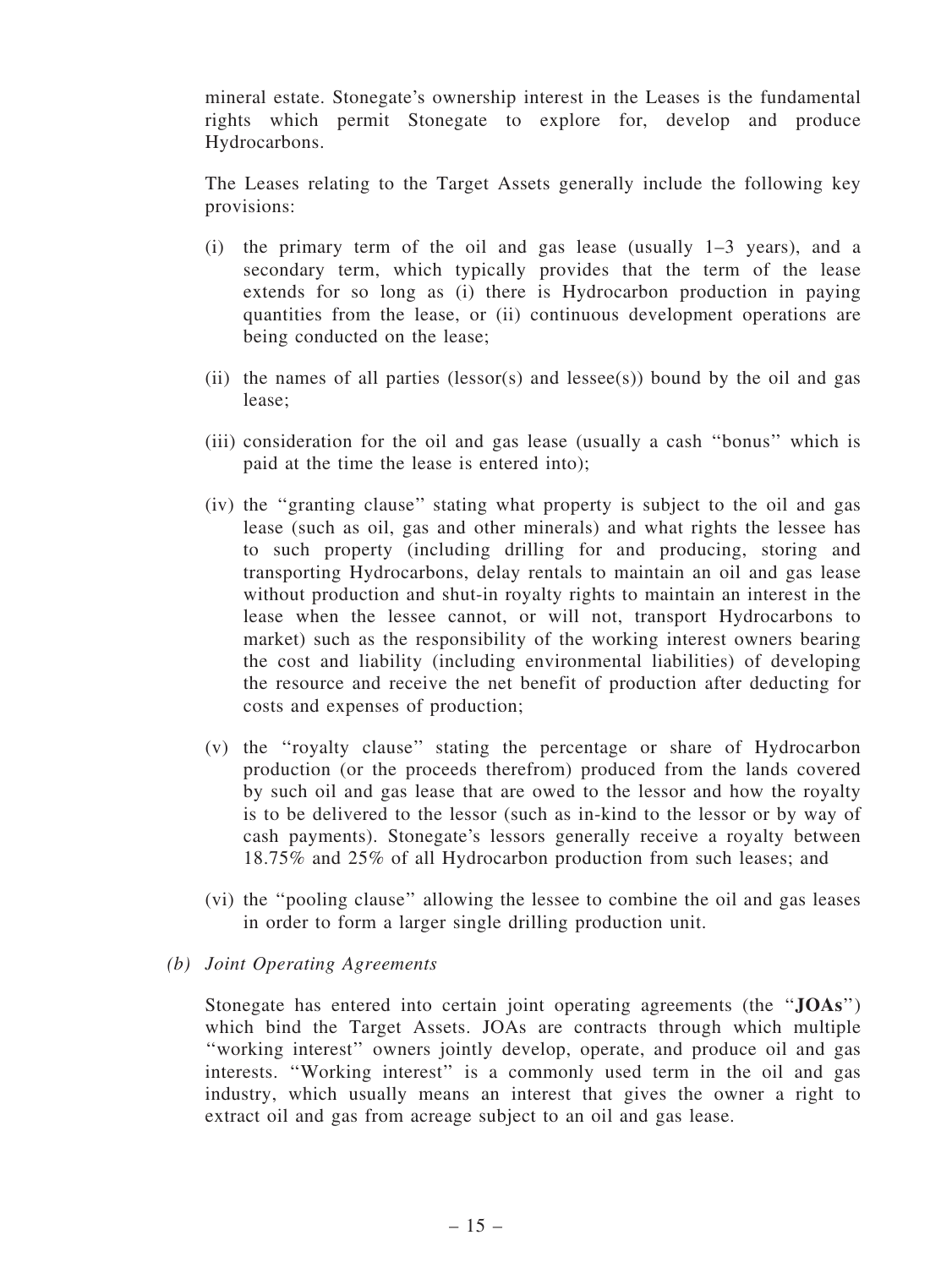Based on the information provided by Stonegate and set out under the schedules to the APA, on average, Stonegate owns approximately a 45% working interest in the relevant wells among the Target Assets, which means, pursuant to the terms of the JOAs, Stonegate is responsible for paying, on average, approximately 45% of all costs for development operations on the wells and is entitled to receive, on average, approximately 45% of all production revenues from the wells (after all royalties and other lease burdens are paid).

The parties to Stonegate's JOAs can be broadly classified as operators and non-operators. Each JOA has one named operator. The named operator generally ''controls'' the operations of the assets subject to the JOA. The named operator is responsible for executing the joint operations to be conducted on the applicable assets, the costs of which will be shared by all of the working interest owners (i.e., both the named operator and the nonoperator(s)) in proportion to their respective working interest. Although Stonegate is initially not the named operator for the joint operations under any of the JOAs, it is one of the working interest owners and has the right to propose and operate (as operator) on subsequent and additional operations where the named operator select not to participate, for which Stonegate bears all the costs and receive all the production revenue. According to the information provided by Stonegate, among the 303 producing wells of the Target Assets, 126 wells are operated by Stonegate and 177 wells are operated by other working interest owners.

Based on the information provided by Stonegate and as set out under the relevant JOAs, although Stonegate is the non-operator for 177 wells among the Target Assets, Stonegate has sufficient influence over the operation of such wells for the following reasons:

- (i) Stonegate is entitled to sell the Hydrocarbons in proportion to its working interest share, which will not be affected by the fact that it is a nonoperator. Based on the Hydrocarbon purchase and sale agreements it has provided, Stonegate sells the Hydrocarbons produced and attributable to its working interest to the relevant buyers directly;
- (ii) When a JOA was first entered into, the location and drilling parameters of the well and the budget for drilling work were agreed among all working interest owners, both named operator and non-operator(s). Subsequent operations, including the drilling of a new well within the area covered by the JOA, can be proposed by any party under the JOA including a nonoperator such as Stonegate, which then may act as operator of such new well. Also, the non-operator(s) can always "non-consent" to the proposed operations, and choose not to participate in the operations if it considers it not economical to do so; and
- (iii) Pursuant to the terms of the JOAs, Stonegate, together with other nonoperators (if any), may remove an operator if it/they have good cause.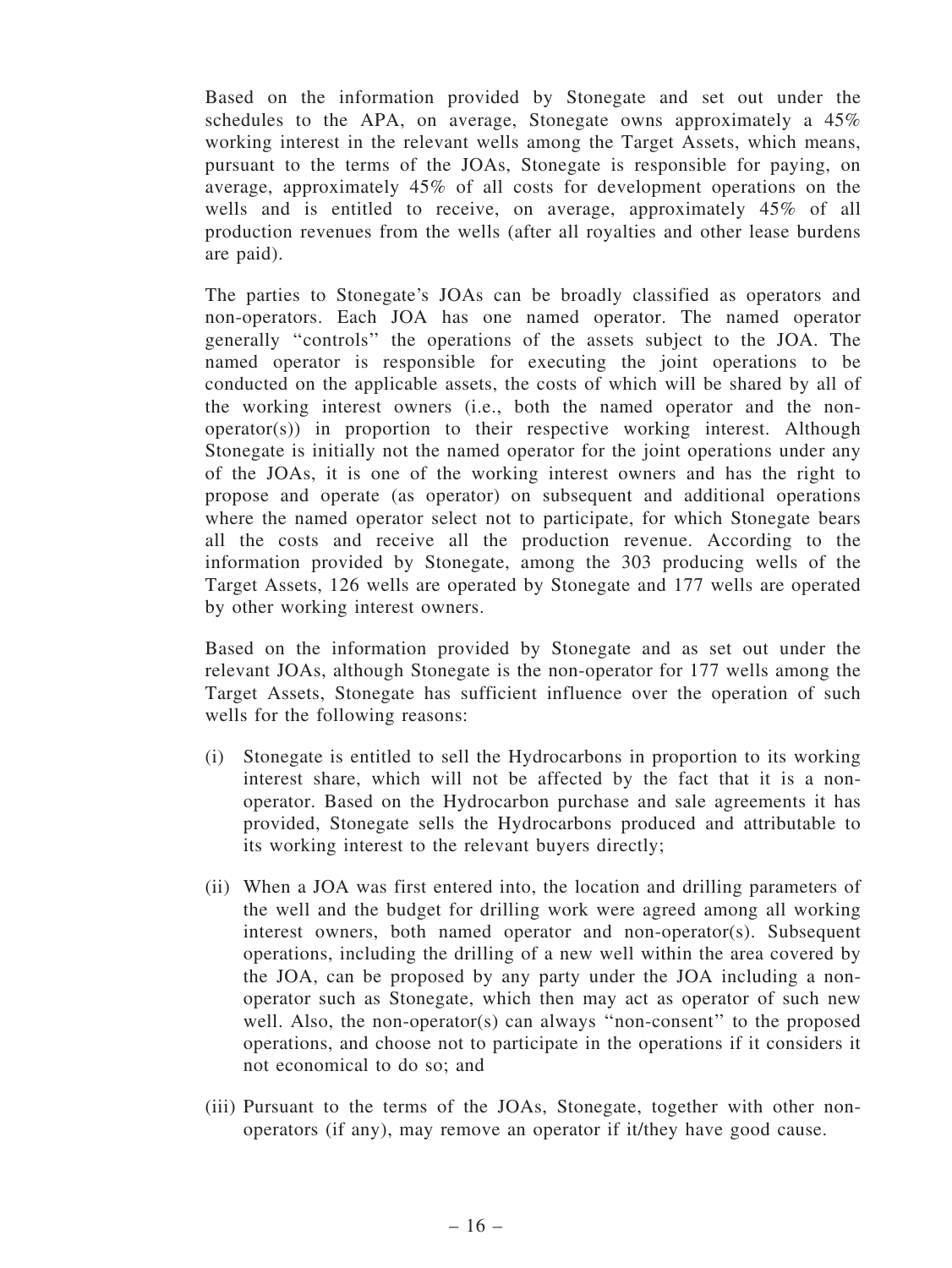The JOAs typically are created with form agreements, which the parties thereto modify with certain special provisions, which generally include the following key provisions:

- (i) the ''non-consent'' provision allowing a party to opt out of operations by paying a non-consent penalty in the event the operation is successful. The non-consent penalties are usually 100%–300% of a consenting party's cost of newly acquired surface equipment and 200%–500% of a consenting party's costs and expenses of drilling, reworking, sidetracking, deepening, plugging back, testing, completing, and recompleting involved in the operation;
- (ii) the ''consents to assignment'' provision generally stating that a party may not transfer a divided interest, and that any transfer of interest must be expressly subject to the JOA, and the transfer is not binding on the other parties until 30 days after notice is provided;
- (iii) the ''termination rights'' provision giving a non-operator the right to replace the operator for good cause, usually by the vote of two or more non-operators owning a majority interest and the parties may opt to keep the JOA going for as long as any of the leases subject to it remain in effect; and
- (iv) the ''operator's standard of care'' provision stating that all parties share liabilities arising from the risk of operations in proportion to their working interest share, except that operators will be liable for losses caused by their gross negligence or wilful misconduct.

#### (c) Hydrocarbon Purchase and Sale Agreements

Stonegate has contracted to sell a certain amount of oil, gas, or condensate produced from the Target Assets to certain buyers at market pricing for a certain time period (ranging from several months to several years) under the purchase or sale agreements. In some instances, all of the Hydrocarbons from certain leases or wells are dedicated to a specific buyer.

The Hydrocarbon purchase and sale agreements generally include the provisions in relation to dedication, delivery point, pricing, consents to assignment, termination rights and indemnities. Pricing terms under the Hydrocarbon purchase and sale agreements are generally based on one of these three pricing designs: (i) an index price reflecting the commonly accepted price for such Hydrocarbon at the delivery point location of the sale; (ii) a combination of an index price with adjustments for midstream costs; and (iii) a pass-through price reflecting the price for such Hydrocarbon received from the third party buyer upon the downstream sale of such Hydrocarbon.

The buyers under such purchase or sale agreements are mostly energy or chemical producers, suppliers or traders in the United States.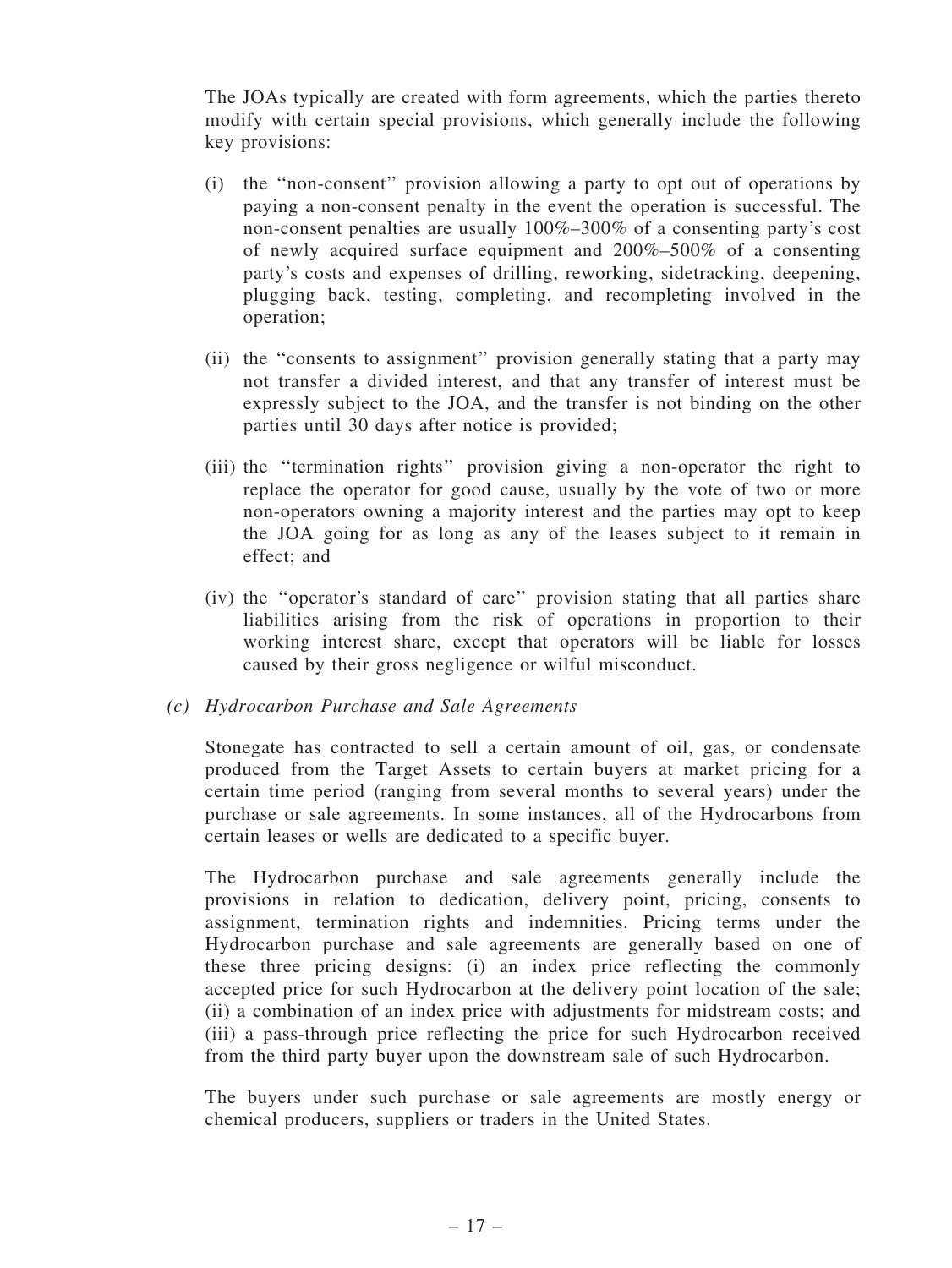#### (d) Gathering Agreements

The Target Assets are subject to certain gathering and processing. Typically, as part of these agreements, a third party will gather, process, and redeliver gas for a fee.

The gathering agreements generally include the provisions in relation to dedication, delivery point, rate design, consents to assignment, termination rights and indemnities.

(e) Other Agreements

The Target Assets are subject to numerous other agreements that relate to the ownership and operation of the assets, including certain marketing agreements, surface easements, rights of way, and transportation agreements.

#### 4 REASONS FOR AND BENEFITS OF THE ACQUISITION

The Group is principally engaged in the exploration, development and production of crude oil. Selectively making strategic acquisitions of oil assets overseas, as one of the pre-set business strategies of the Group, is an important driver for growth and enhancing shareholder value. The Board believes the recent relatively low crude oil commodity prices (as compared to commodity prices in 2012 to 2014) offer investors an attractive risk/return profile and diversification in the current environment and a counter-cyclical acquisition may provide a great opportunity to access world-class assets at a reasonable price.

The Acquisition, in the view of the Board, is an opportune investment for the Group to develop and expand its current principal business which is the exploration, development and production of crude oil. In addition, the Board expects that the Acquisition could allow the Group to widen its global footprint and develop a more diversified and balanced oil and gas business portfolio, expand its operational capabilities and elevate its profile and image as an international energy company, and will present the Group with favourable long term prospects, which is in line with the Group's sustainable corporate strategy to broaden its income stream and its mission and vision to become a leading global oil and gas assets holding and management company, with the goal of achieving stable, long-term and attractive returns for the Shareholders.

The Board believes that the Acquisition is in line with the Group's business strategy and is consistent with the nature of the Group's current business; the terms of the APA are on normal commercial terms, which are fair and reasonable; and the Acquisition is in the interests of the Company and the Shareholders as a whole.

#### 5 INFORMATION ON THE PARTIES

#### 5.1 Information on the Group

The principal activity of the Company is investment holding. The principal activities of the Group consisted of upstream crude oil exploration, development and production.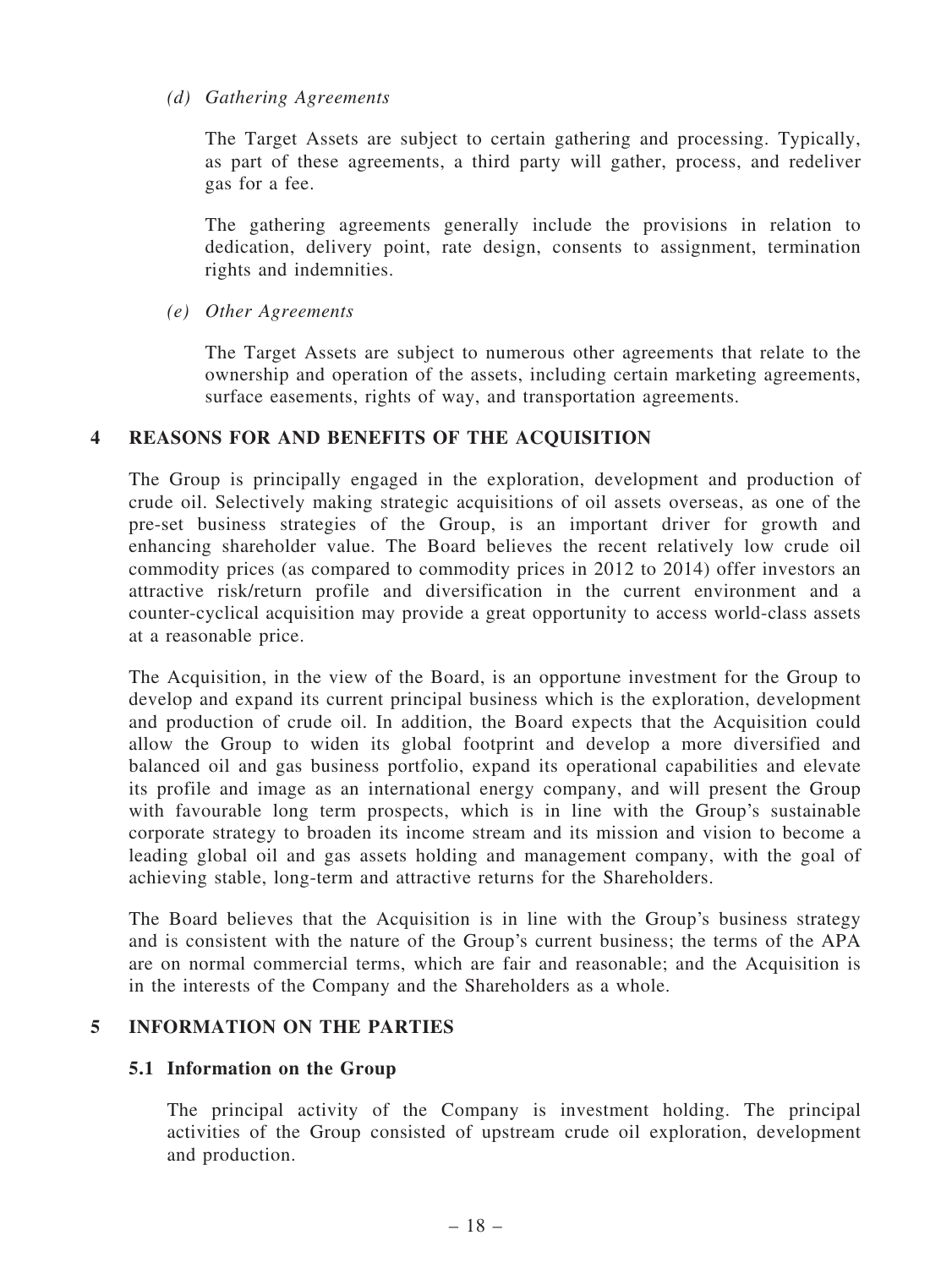#### 5.2 Information on the Sellers

Stonegate is a Houston, Texas, based oil and gas exploration and production company, owning and operating a concentrated position of oil assets in the South Texas Eagle Ford Shale play. It is principally engaged in the acquisition of, exploration for and exploitation and development of oil and gas primarily in the United States, and is engaged in activities ancillary thereto.

Dimmit is a wholly-owned subsidiary of Stonegate, and is principally engaged in business operations in support of oil and gas production activities and ancillary to the core business of Stonegate, including holding field housing assets and providing water for well development and other operating needs.

DisposalCo is a wholly-owned subsidiary of Stonegate and is principally engaged in business operations in support of oil and gas production activities and ancillary to the core business of Stonegate, including holding salt water disposal facility assets.

#### 6 THE LISTING RULES IMPLICATIONS

As the highest applicable percentage ratio (as defined in Rule 14.07 of the Listing Rules) in respect of the Acquisition exceeds 100%, the Acquisition constitutes a very substantial acquisition of the Company under Chapter 14 of the Listing Rules. Therefore, the Acquisition is subject to the reporting, announcement and Shareholders' approval requirements under the Listing Rules.

#### 7 GENERAL

An SGM will be convened and held for the Shareholders to consider and, if thought fit, approve the APA and the transactions contemplated thereunder. To the best of the Directors' knowledge, information and belief, having made all reasonable enquiries, no Shareholder is required to abstain from voting on the relevant resolutions to approve the APA and the transactions contemplated thereunder.

The Controlling Shareholder, holding approximately 51.32% of the total issued share capital of the Buyer as at the date of this announcement, has undertaken to vote in favour of the resolution to approve the APA and the transactions contemplated thereunder at the SGM.

A circular containing, among others, (i) further details of the APA and the transactions contemplated thereunder; (ii) a competent person's report and a valuation report in respect of the Target Assets, both in compliance with the requirements of Chapter 18 of the Listing Rules; (iii) the notice of the SGM; and (iv) other information as required under the Listing Rules is expected to be despatched to the Shareholders on or before 24 February 2017, as additional time is required by the Company for the preparation of certain information for inclusion in the circular.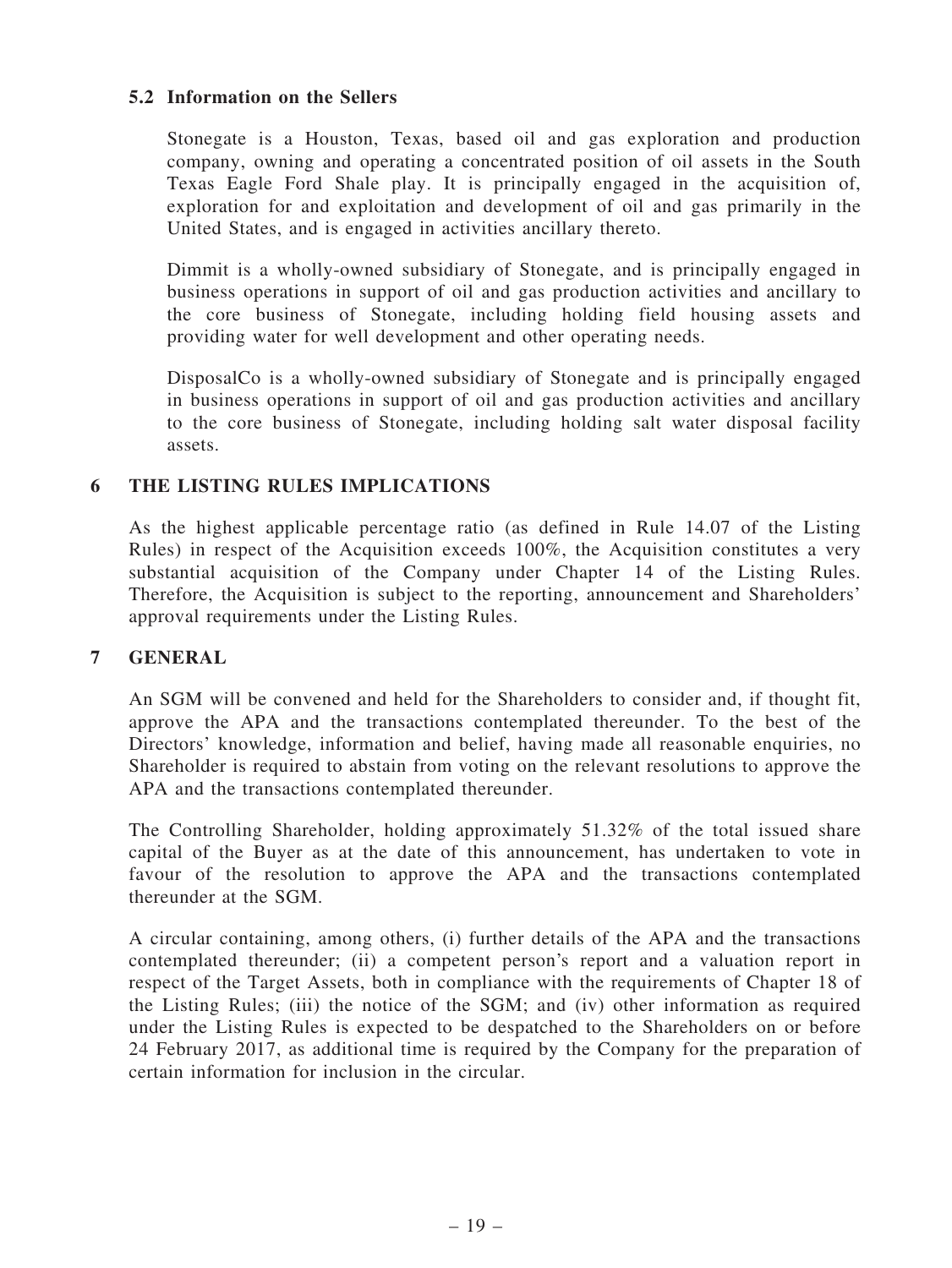Closing is conditional upon the satisfaction or, if applicable, waiver of the Conditions set out in the APA. Accordingly, the Acquisition may or may not proceed. Shareholders and potential investors should exercise caution when dealing in the securities of the Company.

#### 8 DEFINITIONS

In this announcement, unless the context otherwise requires, the following terms shall have the following meanings:

''Acquisition'' the proposed acquisition of the Target Assets from the Sellers by the Buyer, on behalf of the Company, pursuant to the terms and conditions of the APA

- ''Alternative Transaction'' other than the Acquisition, whether by one transaction or any series of transactions, any (i) sale, transfer, assignment, or other disposition, directly or indirectly, of all or a material portion of the Target Assets of one or more of the Sellers to any person or persons other than the Buyer or Buyer's designee, (ii) issuance, sale, transfer or other disposition, in each case by any Seller, of any class of equity securities, ownership interests or voting securities of any Seller, (iii) merger, consolidation, recapitalization, business combination, partnership, joint venture, reorganization, restructuring, dissolution, liquidation, tender offer, share exchange, debt-for-equity exchange, rights offering, structured dismissal or other similar transaction involving any Seller, (iv) the consummation of any state court foreclosure action as to any material portion of the Target Assets, (v) successful credit bid transaction with respect to the Target Assets, etc., unless otherwise permitted by the APA
- "APA" the Asset Purchase Agreement entered into by the Buyer and the Sellers on 21 November 2016 (local time in Houston, Texas) in respect of the Acquisition
- ''Board'' the board of Directors of the Company

''boe/d'' barrels of oil equivalent per day

''Business Day'' any day, excluding Saturdays, Sundays or legal holidays, on which commercial banks are open for business in New York, NY, Beijing and Hong Kong

''CFIUS'' the Committee on Foreign Investment in the United **States**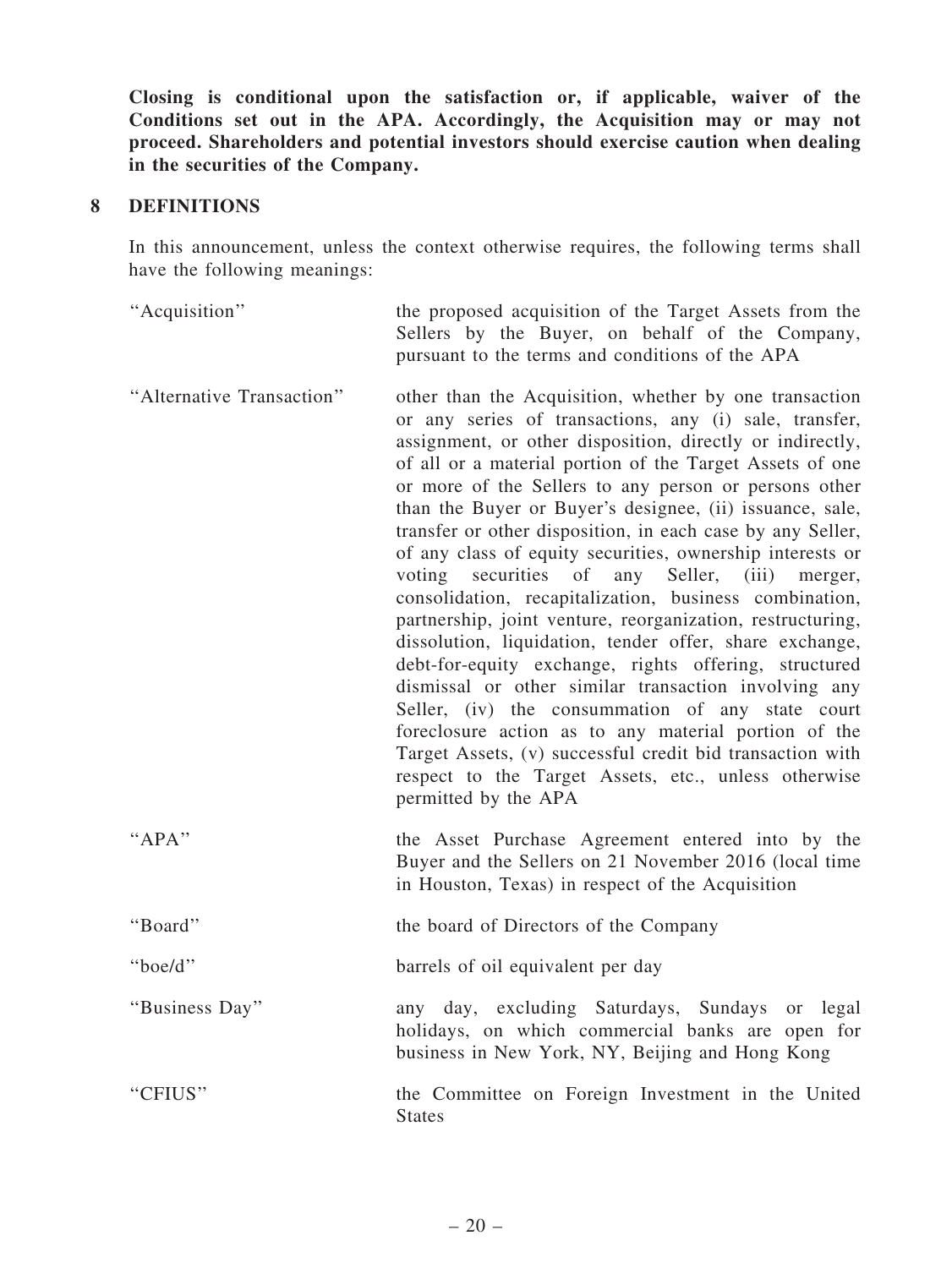| "CFIUS Approval"          | the written notification shall have been received by the<br>Buyer and the Sellers (or their respective counsel) that<br>(a) CFIUS has concluded its view or investigation of<br>the transactions contemplated by the APA and that (i)<br>such transactions do not constitute a "covered<br>transaction", (ii) there are no unresolved national<br>security issues with respect to such transactions, or (iii)<br>the United States government will not take action to<br>prevent, condition or suspend such transactions; or (b)<br>the President of the United States has decided not to<br>take any action to condition, suspend or prohibit the<br>transactions contemplated by the APA; provided that<br>such written notice shall not be required if (x) the<br>period under DPA Section 721 during which CFIUS or<br>the President of the United States must act shall have<br>expired without any such action being threatened,<br>announced or taken or (y) the President of the United<br>have<br><b>States</b><br>shall<br>announced (or<br>otherwise<br>communicated, directly or indirectly, to any of the<br>Sellers or the Buyer) a decision not to take any action<br>to condition, suspend or prohibit such transactions |
|---------------------------|------------------------------------------------------------------------------------------------------------------------------------------------------------------------------------------------------------------------------------------------------------------------------------------------------------------------------------------------------------------------------------------------------------------------------------------------------------------------------------------------------------------------------------------------------------------------------------------------------------------------------------------------------------------------------------------------------------------------------------------------------------------------------------------------------------------------------------------------------------------------------------------------------------------------------------------------------------------------------------------------------------------------------------------------------------------------------------------------------------------------------------------------------------------------------------------------------------------------------------------|
| "Closing"                 | the closing of the APA, which shall take place, as soon<br>as possible, but in no event later than two (2) Business<br>Days after the fulfilment, or if applicable, waiver of the<br>Conditions (other than those Conditions cannot be<br>satisfied until the time of the Closing, but subject to<br>the satisfaction or waiver), or at such other time as the<br>Sellers and the Buyer may agree in writing                                                                                                                                                                                                                                                                                                                                                                                                                                                                                                                                                                                                                                                                                                                                                                                                                             |
| "Closing Date"            | the date of the Closing                                                                                                                                                                                                                                                                                                                                                                                                                                                                                                                                                                                                                                                                                                                                                                                                                                                                                                                                                                                                                                                                                                                                                                                                                  |
| "Company" or "Buyer"      | Shun Cheong Holdings Limited,<br>a<br>company<br>incorporated in Bermuda with limited liability whose<br>shares are listed on the Main Board of the Stock<br>Exchange, which is the buyer under the APA                                                                                                                                                                                                                                                                                                                                                                                                                                                                                                                                                                                                                                                                                                                                                                                                                                                                                                                                                                                                                                  |
| "Condition(s)"            | condition(s) to the Closing under the APA, details of<br>set out in the section headed "2.7<br>which are<br>Conditions" of this announcement                                                                                                                                                                                                                                                                                                                                                                                                                                                                                                                                                                                                                                                                                                                                                                                                                                                                                                                                                                                                                                                                                             |
| "connected person(s)"     | has the meaning ascribed to it under the Listing Rules                                                                                                                                                                                                                                                                                                                                                                                                                                                                                                                                                                                                                                                                                                                                                                                                                                                                                                                                                                                                                                                                                                                                                                                   |
| "Controlling Shareholder" | Titan Gas Technology Investment Limited, a company<br>incorporated in the British Virgin Islands with limited<br>liability, as the controlling shareholder of the Company,<br>holding approximately 51.32% of the total issued share<br>capital of the Company as at the date of this<br>announcement                                                                                                                                                                                                                                                                                                                                                                                                                                                                                                                                                                                                                                                                                                                                                                                                                                                                                                                                    |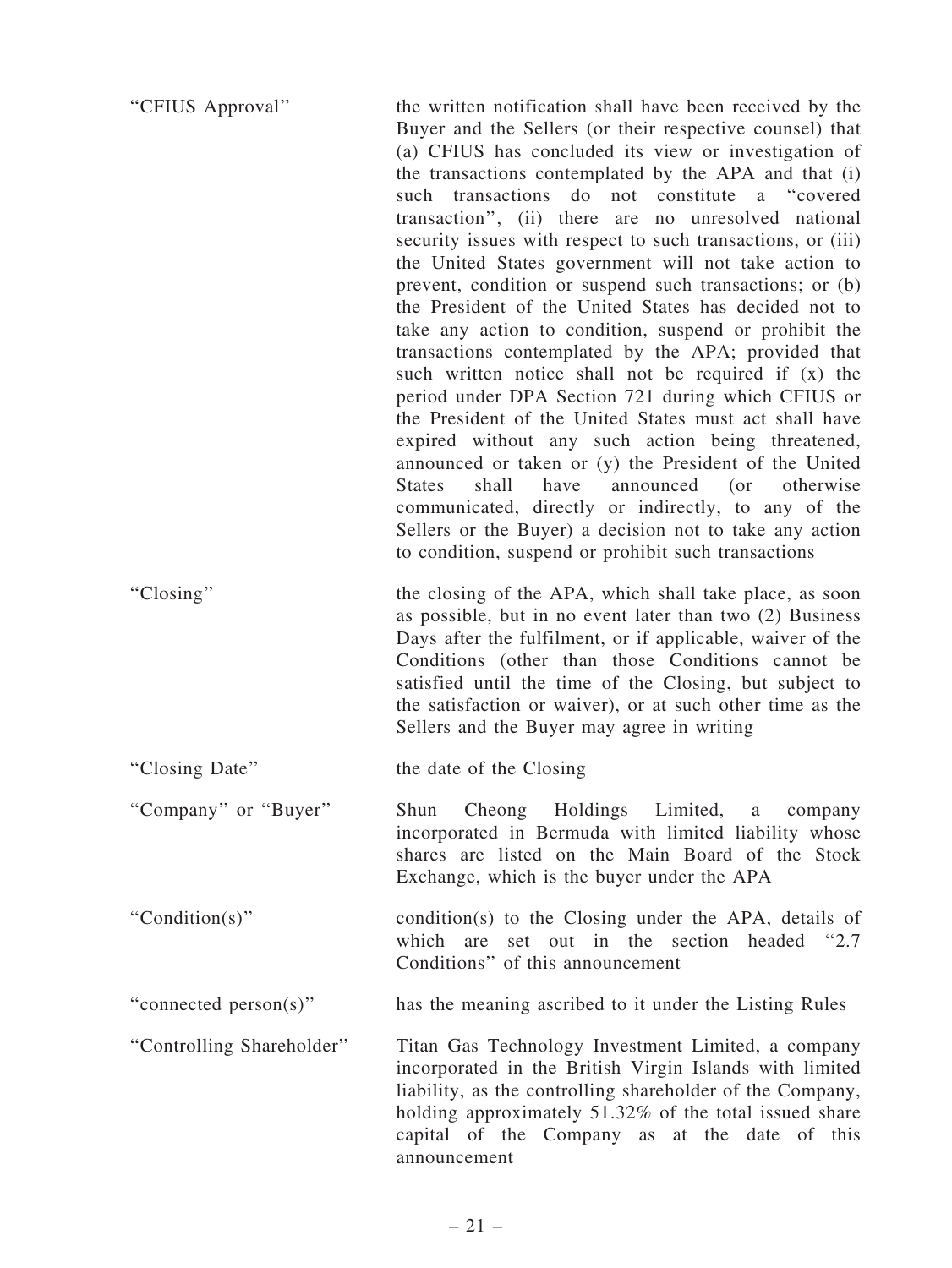| "Debtor Relief Laws" | title 11 of the United States Code, and all other<br>liquidation, conservatorship, bankruptcy, assignment for<br>the benefit of creditors, moratorium, rearrangement,<br>receivership, insolvency, reorganization, or similar<br>debtor relief laws of the United States or other<br>applicable jurisdictions from time to time in effect and<br>affecting the rights of creditors generally |
|----------------------|----------------------------------------------------------------------------------------------------------------------------------------------------------------------------------------------------------------------------------------------------------------------------------------------------------------------------------------------------------------------------------------------|
| "Dimmit"             | Stonegate Dimmit Properties, LLC, a limited liability<br>company incorporated in Texas                                                                                                                                                                                                                                                                                                       |
| "Director(s)"        | the director(s) of the Company                                                                                                                                                                                                                                                                                                                                                               |
| "DisposalCo"         | Dimmit/La Salle Saltwater Disposal Company, LLC, a<br>limited liability company incorporated in Texas                                                                                                                                                                                                                                                                                        |
| "DPA Section 721"    | section 721 of the Defense Production Act of 1950, as<br>amended, which is codified at 50 U.S.C. § 4565, as<br>well as the regulations promulgated pursuant thereto                                                                                                                                                                                                                          |
| "Effective Time"     | 7:00 a.m., central time, on 1 July 2016                                                                                                                                                                                                                                                                                                                                                      |
| "Escrow Agent"       | certain escrow agent that is a party to the Deposit<br>Escrow Agreement and the post-closing escrow<br>agreement entered into by the Buyer, the Sellers and<br>such escrow agent                                                                                                                                                                                                             |
| "Group"              | the Company and its subsidiaries                                                                                                                                                                                                                                                                                                                                                             |
| "HK\$"               | Hong Kong dollars, the lawful currency of Hong Kong                                                                                                                                                                                                                                                                                                                                          |
| "HKFRS"              | Hong Kong Financial Reporting Standards                                                                                                                                                                                                                                                                                                                                                      |
| "Hong Kong"          | the Hong Kong Special Administrative Region of the<br><b>PRC</b>                                                                                                                                                                                                                                                                                                                             |
| "Hydrocarbons"       | crude oil, natural gas, condensate, casinghead gas, drip<br>gasoline, natural gasoline, petroleum, natural<br>gas<br>liquids, products, liquids and other hydrocarbons and<br>other minerals and materials of every kind<br>and<br>description                                                                                                                                               |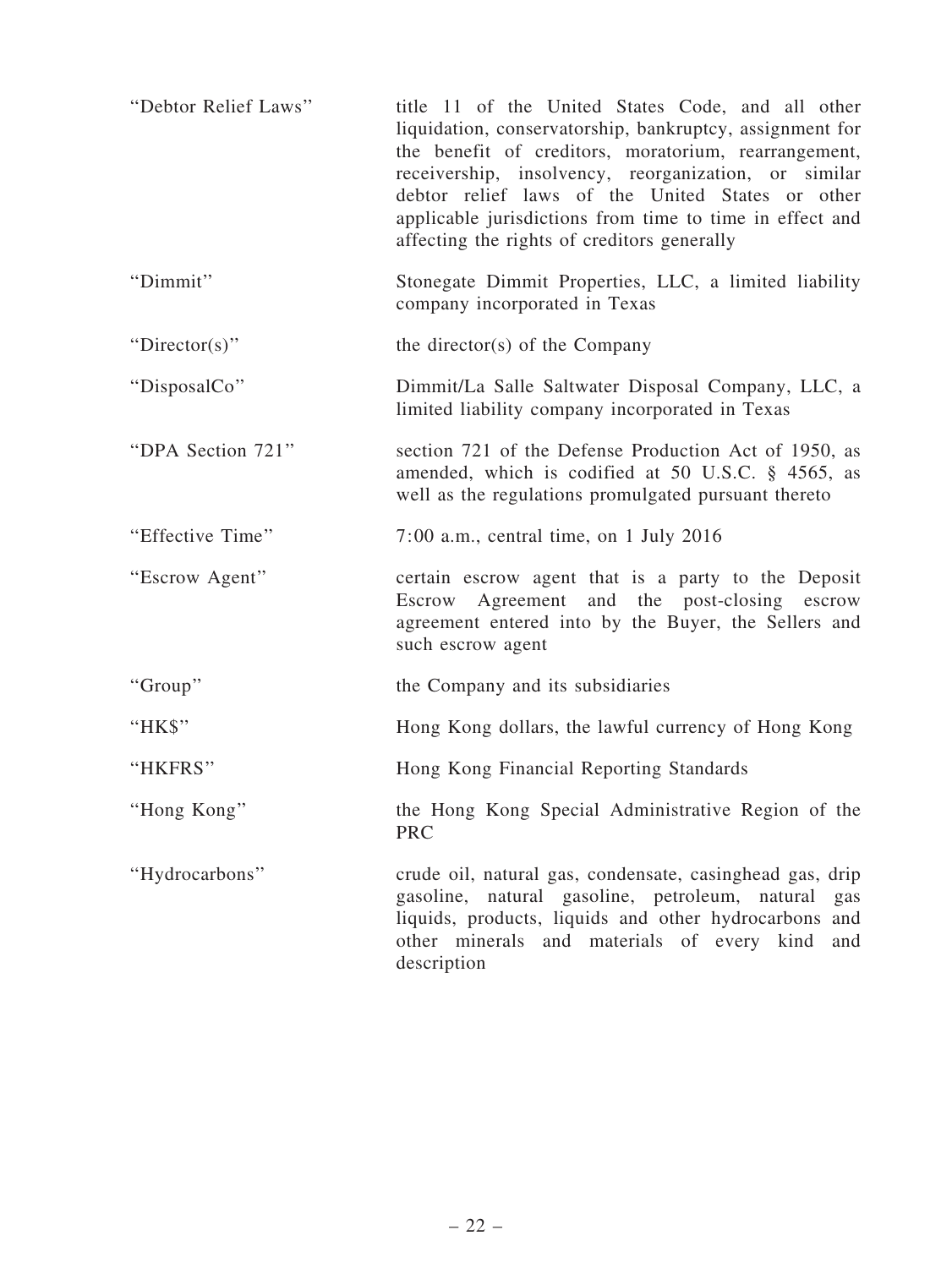| "Insolvency Proceeding" | (a) any voluntary case or proceeding under any Debtor<br>Relief Laws is commenced by any Seller, (b) any other<br>voluntary insolvency, reorganization or bankruptcy case<br>or proceeding, or any receivership, liquidation,<br>reorganization or other similar case or proceeding is<br>commenced by any Seller, (c) any Seller makes a<br>general assignment for the benefit of creditors or takes<br>any other similar action for the protection or benefit of<br>creditors or (d) an involuntary case or proceeding under<br>any Debtor Relief Laws is commenced against any<br>Seller either by (i) any lender or (ii) to the extent such<br>involuntary case or other proceeding<br>remains<br>undismissed for a period of thirty (30) consecutive<br>days or any of the relief sought in such involuntary<br>case or other proceeding (including the entry of an<br>order for relief against a Seller or the appointment of a<br>receiver, trustee, custodian or other similar official for a<br>Seller or any substantial part of its property) shall be<br>granted, any other person |
|-------------------------|------------------------------------------------------------------------------------------------------------------------------------------------------------------------------------------------------------------------------------------------------------------------------------------------------------------------------------------------------------------------------------------------------------------------------------------------------------------------------------------------------------------------------------------------------------------------------------------------------------------------------------------------------------------------------------------------------------------------------------------------------------------------------------------------------------------------------------------------------------------------------------------------------------------------------------------------------------------------------------------------------------------------------------------------------------------------------------------------|
| "Leases"                | any contract pursuant to which the Sellers lease, have<br>rights of ingress, egress, easement or passage, or<br>otherwise have rights in or access to surface or<br>subsurface real property and/or the Hydrocarbons or<br>other minerals located thereon or thereunder for the<br>purpose or use of exploration, drilling, production,<br>gathering or transportation of Hydrocarbons                                                                                                                                                                                                                                                                                                                                                                                                                                                                                                                                                                                                                                                                                                         |
| "Listing Rules"         | the Rules Governing the Listing of Securities on the<br><b>Stock Exchange</b>                                                                                                                                                                                                                                                                                                                                                                                                                                                                                                                                                                                                                                                                                                                                                                                                                                                                                                                                                                                                                  |
| "mmboe"                 | million barrels of oil equivalent                                                                                                                                                                                                                                                                                                                                                                                                                                                                                                                                                                                                                                                                                                                                                                                                                                                                                                                                                                                                                                                              |
| "Offeror"               | Titan Gas Technology Investment Limited, the offeror<br>defined in the Circular, now the Controlling<br><b>as</b><br>Shareholder of the Company                                                                                                                                                                                                                                                                                                                                                                                                                                                                                                                                                                                                                                                                                                                                                                                                                                                                                                                                                |
| "Oil and Gas Assets"    | all oil and gas interests (whether the interest of Sellers<br>in such properties is fee interests, leasehold interests,<br>licenses, concessions, working interests, farmout rights,<br>royalty, overriding royalty or other non-working or<br>carried interests, operating rights or other mineral rights<br>of every nature and any rights that arise by operation of<br>law or otherwise in all properties and lands pooled,<br>unitized, communitized or consolidated with such<br>properties) as specified in the APA                                                                                                                                                                                                                                                                                                                                                                                                                                                                                                                                                                     |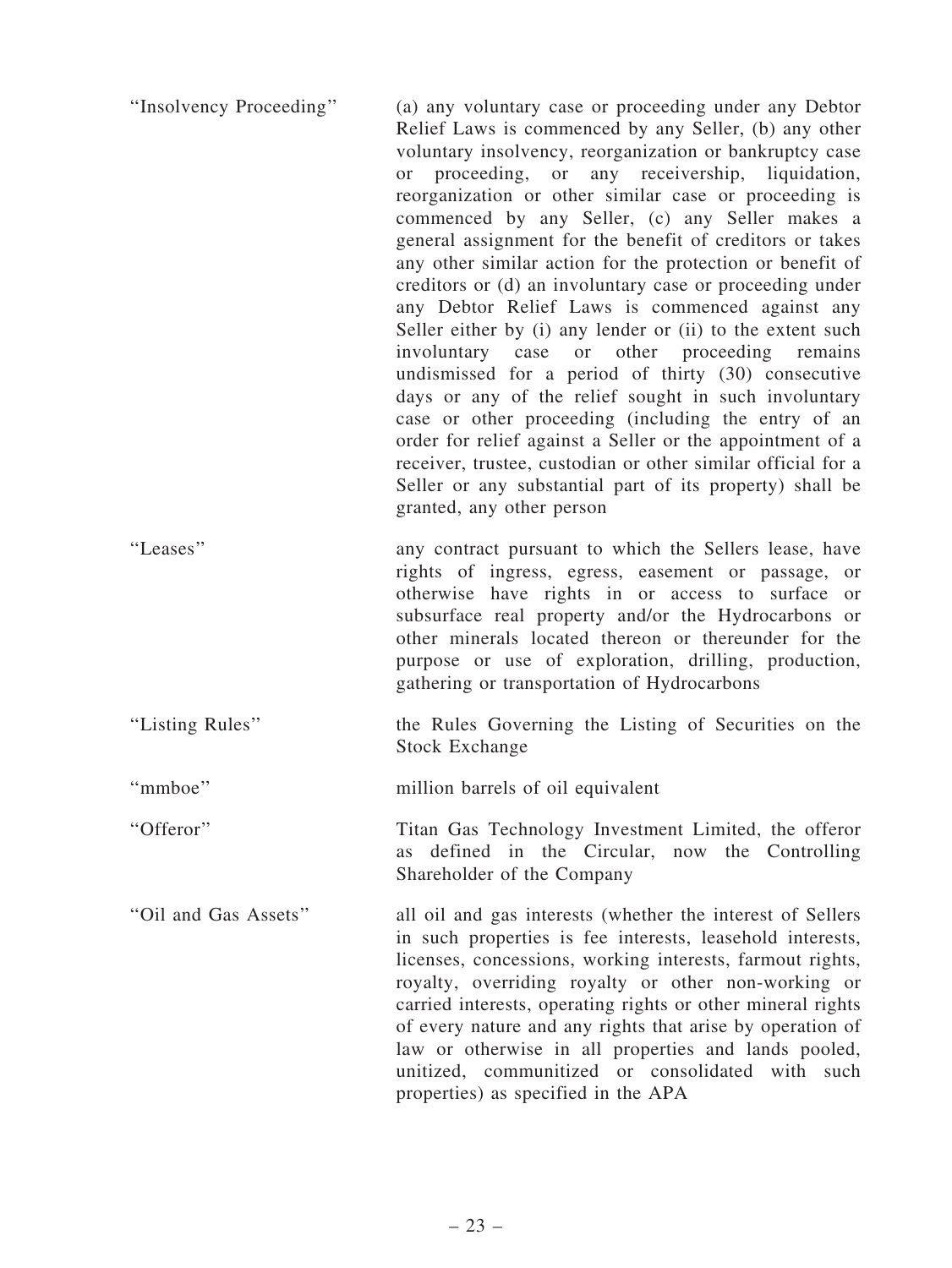| "PRC"                   | the People's Republic of China, for the purpose of this<br>announcement, excluding Hong Kong, the Macau<br>Special Administrative Region and Taiwan                                                                                                                                                                                                                                                                                                                                                                                                                                                                                                                                     |
|-------------------------|-----------------------------------------------------------------------------------------------------------------------------------------------------------------------------------------------------------------------------------------------------------------------------------------------------------------------------------------------------------------------------------------------------------------------------------------------------------------------------------------------------------------------------------------------------------------------------------------------------------------------------------------------------------------------------------------|
| "PRC Target"            | 錫林郭勒盟宏博礦業開發有限公司 (Xilin Gol League<br>Hongbo Mining Development Co., Ltd.*)                                                                                                                                                                                                                                                                                                                                                                                                                                                                                                                                                                                                              |
| "Purchase Price"        | the purchase price of US\$278 million (approximately<br>HK\$2,156 million), subject to adjustments as set forth<br>in the APA, payable by the Buyer to the Sellers for the<br>Acquisition pursuant to the APA, details of which are<br>set out in the section headed "2.4 Consideration" of<br>this announcement                                                                                                                                                                                                                                                                                                                                                                        |
| "Purchased Contracts"   | all written contracts burdening the Oil and Gas Assets,<br>including the Leases, and any and all amendments,<br>ratifications or extensions of the foregoing, details of<br>which are set out in the section headed "3.3 Purchased"<br>Contracts" of this announcement                                                                                                                                                                                                                                                                                                                                                                                                                  |
| "Seller(s)"             | Stonegate, Dimmit and/or DisposalCo                                                                                                                                                                                                                                                                                                                                                                                                                                                                                                                                                                                                                                                     |
| "SGM"                   | a special general meeting of the Company to be<br>convened to consider and, if thought fit, approve the<br>resolutions in respect of the Acquisition                                                                                                                                                                                                                                                                                                                                                                                                                                                                                                                                    |
| "Share(s)"              | ordinary share(s) of HK\$0.01 each in the share capital<br>of the Company                                                                                                                                                                                                                                                                                                                                                                                                                                                                                                                                                                                                               |
| "Shareholders"          | the holder(s) of the Shares                                                                                                                                                                                                                                                                                                                                                                                                                                                                                                                                                                                                                                                             |
| "Stock Exchange"        | The Stock Exchange of Hong Kong Limited                                                                                                                                                                                                                                                                                                                                                                                                                                                                                                                                                                                                                                                 |
| "Stonegate"             | Stonegate Production Company, LLC, a limited liability<br>company incorporated in Delaware                                                                                                                                                                                                                                                                                                                                                                                                                                                                                                                                                                                              |
| "Target Assets"         | all of the Sellers' right, title and interest in and to the<br>properties and interests described in the APA effective<br>as of the Effective Time, mainly including (i) the Oil<br>and Gas Assets, (ii) all wells located on the Oil and<br>Gas Assets, (iii) all equipment used primarily in<br>connection with the ownership or operation of the Oil<br>and Gas Assets, (iv) all Effective Time Hydrocarbons<br>and all Hydrocarbons produced from the Oil and Gas<br>Assets on or after the Effective Time and all proceeds<br>attributable thereto, (v) the relevant surface rights, (vi)<br>permits that relate solely to the Target Assets, and (vii)<br>the Purchased Contracts |
| "US" or "United States" | United States of America                                                                                                                                                                                                                                                                                                                                                                                                                                                                                                                                                                                                                                                                |